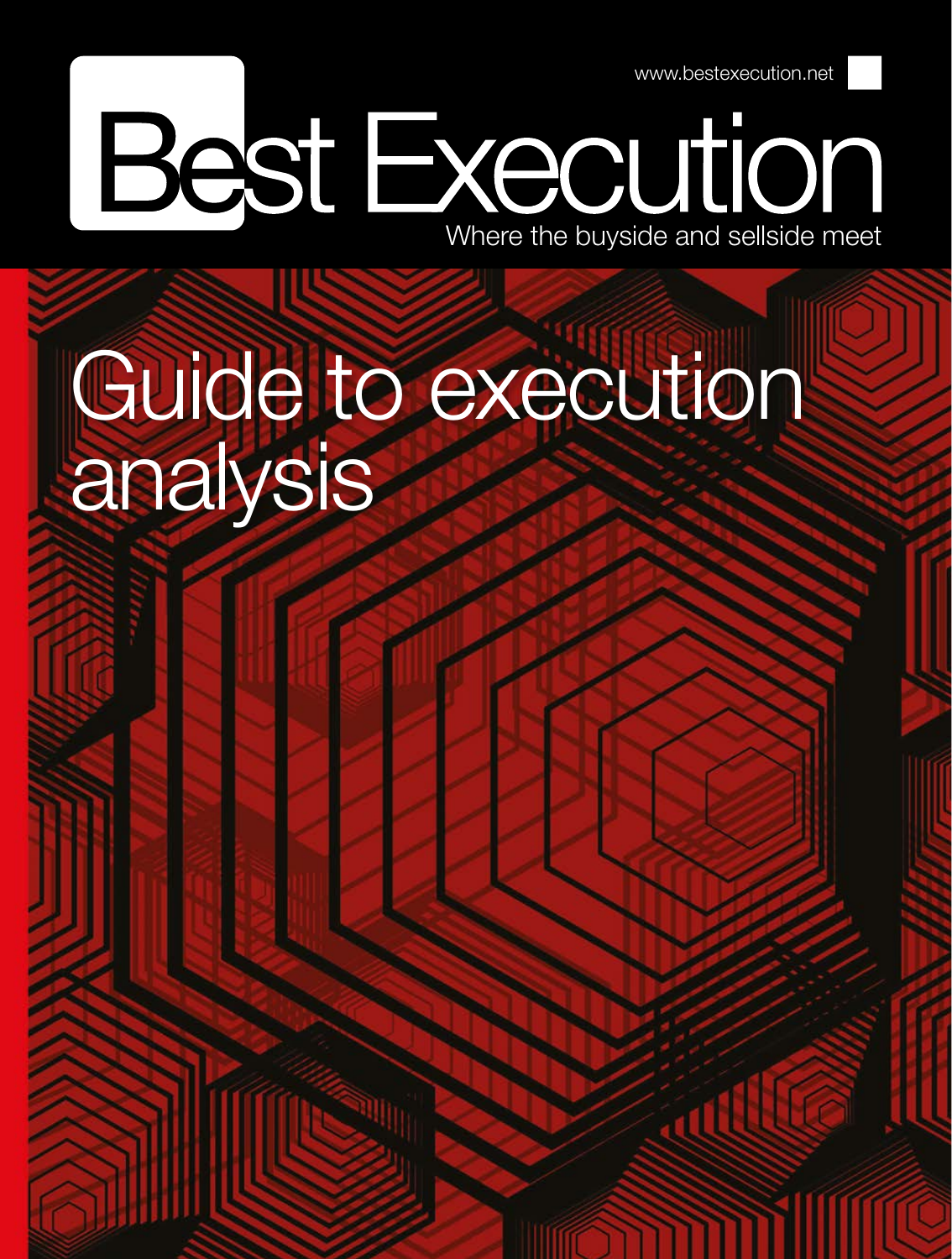

### **Guide to Execution Analysis 2020**

**Managing editor:** Lynn Strongin Dodds **Publisher:** Ian Rycott

**Commercial director:** Scott Galvin

**Photography:** Chris Mikami, www.mikami.co.uk

**Design & production:** Siobhan Brownlow, RSB design

### **Best Execution**

Markets Media Europe Ltd Registered office: Suite D, The Business Centre, Faringdon Avenue, Romford, Essex RM3 8EN, UK Tel: +44 (0)20 8017 1734 Email: info@bestexecution.net

Best Execution (ISSN: 2042-108X) is published quarterly.

Printed by Buxton Press, UK. Distributed by Spatial Global Ltd, Castle Donington, UK.

### **Subscription price for 4 issues:**

UK £135, Europe €200, ROW \$260. Tel: +44 (0)20 8017 1734 for full details.

### **© Best Execution 2020**

All information and forecasts contained in this publication have been checked to the best of the author's and publisher's ability, but they do not accept any liability or responsibility for any errors, omissions or loss arising from decisions based on them. All rights reserved. No part of this publication may be reproduced without prior permission from the publisher.

### **www.bestexecution.net**

### Introduction

Best execution is no longer a tick box exercise but post MiFID II<br>
Shas become an integral and dynamic component of execution. A recent study by Greenwich Associates – State of Transaction Cost Analysis 2019 – showed that almost all of institutional trading desks in Europe are employing TCA for equities (95%), however fixed income remains tricky according to a separate report by Liquidnet because accurate and reliable data needed for the decision-making process is still harder to unearth.

In this publication, Kevin O'Connor, Head of Workflow Technology and Analytics and Michael Sparkes, European Analytics Business Development at Virtu explain how TCA is being applied and further developed in a multi asset class context. Dr Mainak Sarkar, Head of European Execution Advisory, and James Baugh, Head of European Equities Market Structure at Citi, on the other hand, assess the challenges and importance of choosing the right benchmarks.

Meanwhile, Henry Yegerman, Global Head of Sales, and Chris Sparrow, Head of Research at ISS LiquidMetrix advises market participants to look at the big picture and the inner workings of how an order is executed.

Banca IMI's Umberto Menconi and Carlo Contino also underline the need to work in partnership to achieve execution quality. He points out that the building blocks needed to attain best execution depend not only upon qualitative and quantitative analysis of trading behaviour, but on the resources of sellside counterparties.

Lyn Strong - Dodds

Lynn Strongin Dodds, Managing editor

*In these uncertain times and as the tide of regulation rises ever higher and wider, Best Execution offers an in-depth analysis into the major trends that are shaping the financial services industry as well as providing a more detailed insight into the technology driving new products and services being developed to meet these challenges. It's where the buyside and sellside meet.*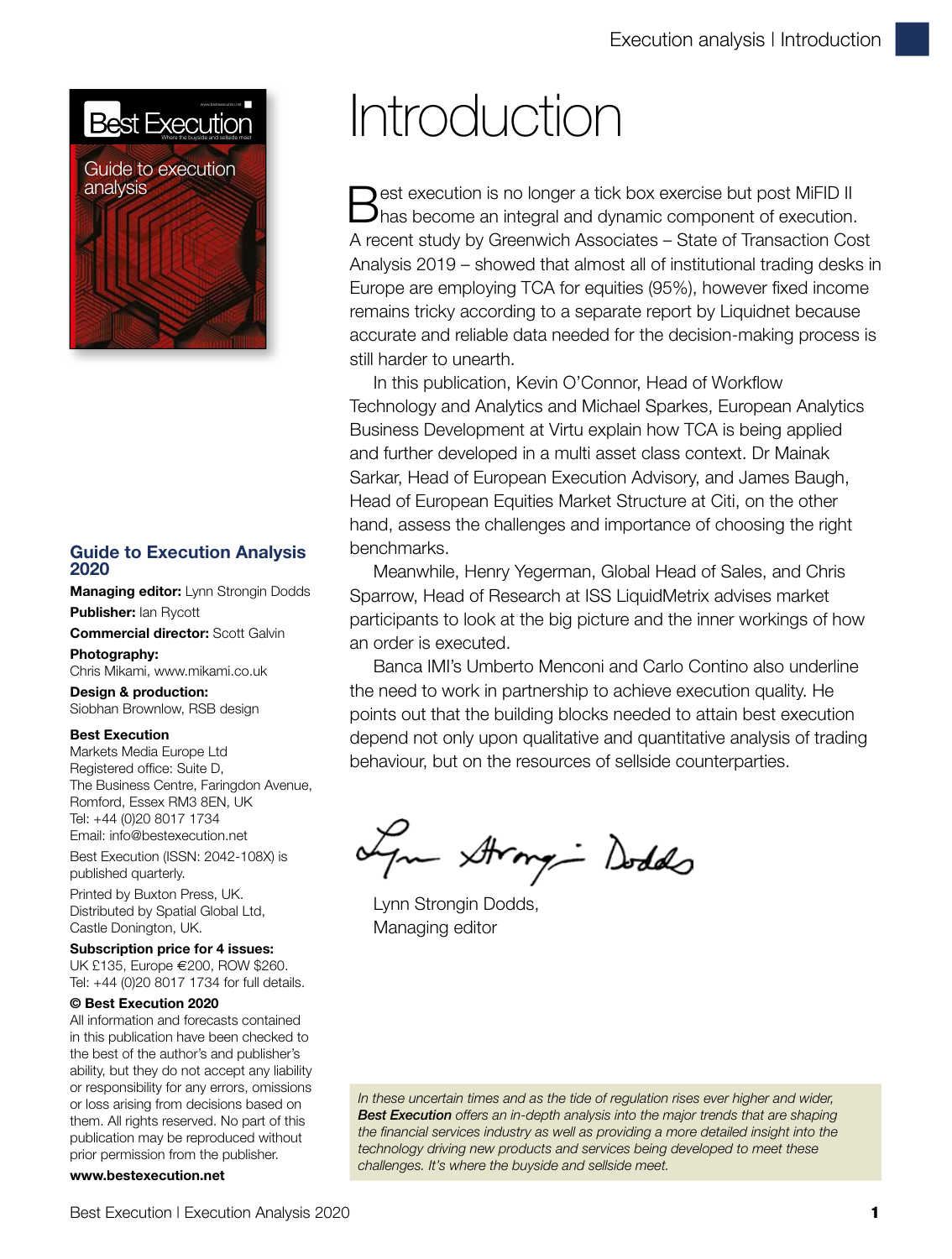"Launched initially as an equityfocused compliance-driven process, the breadth and depth of analysis has expanded to cover almost every major asset class, incorporating not just implicit and explicit costs but also factors such as liquidity profiling, algo analytics and venue analysis."

**Kevin O'Connor, Virtu**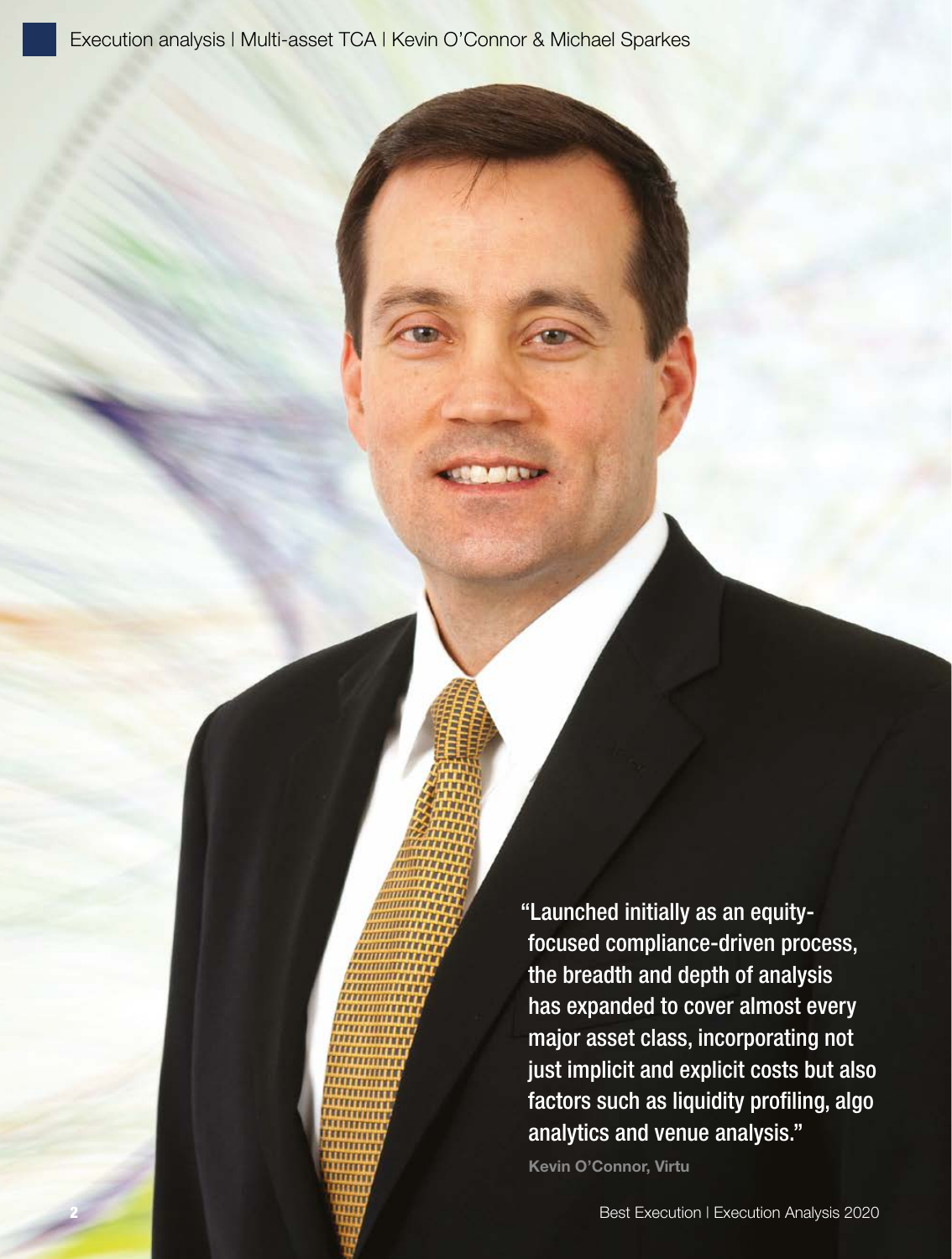### Multi-asset TCA: faster, broader, deeper

By Kevin O'Connor, Head of Workflow Technology and Analytics & Michael Sparkes, European Analytics Business Development at Virtu

 $\begin{array}{c} \hline \end{array}$ he scope and application of transaction cost analysis (TCA) and its various close relations has evolved dramatically over recent years, driven and enabled by changes in technology, regulation, market structure and client demand. Launched initially as an equity-focused compliance-driven process, the breadth and depth of analysis has expanded to cover almost every major asset class, incorporating not just implicit and explicit costs but also factors such as liquidity profiling, algo analytics and venue analysis.

The expanded use of TCA across asset classes has introduced a variety of challenges due to different market structures, data availability, cost, and the relevance of differing metrics – particularly for less liquid instruments. In addition to asset class expansion, the intended audience has also evolved. Its use is not just limited to traders or compliance departments but typically constitutes a series of elements and actionable outputs that can be relevant throughout the investment process targeting portfolio managers, risk managers and CIOs.

A major driver for many of these developments has been a raft of new regulatory requirements, not the least of which were introduced by MiFID II in Europe. The regulation requiring a demonstrable process for monitoring best execution across asset classes, using data from actual results as an input to future decisions, has galvanised the buy-side community to reassess their approach. While it is

not mandatory under MiFID II to use an external TCA service, it is required that a systematic method of capturing and reviewing trade data be in place. Approximately 95% of firms reported using TCA across asset classes at the start of 2019, up from 75% in 2017, according to Greenwich Associates\*.

In addition to these regulatory best execution requirements, the global trend towards commission unbundling has led to a greater focus on the quality of order execution to ensure trading and routing decisions are driven by objective and quantifiable results, separated from any need to pay for research or other bundled services which used to be funded by commissions.

Many firms had only just begun to address the new European regulations when we reviewed the state of preparedness of the buy-side in our 2015 best execution article, *MiFID II and Best Execution Across Asset Classes*. Our recent update of this survey captures how the industry has responded and indicates the likely path forward. While the median or typical firm has raised their game considerably, in terms of TCA data utilisation, leading firms have, if anything, pulled further ahead of the pack.

Top firms' in-house data science teams are working directly with external TCA vendors as they consume normalised benchmarked data and load it into their proprietary databases for further analysis. The TCA vendor provides guidance not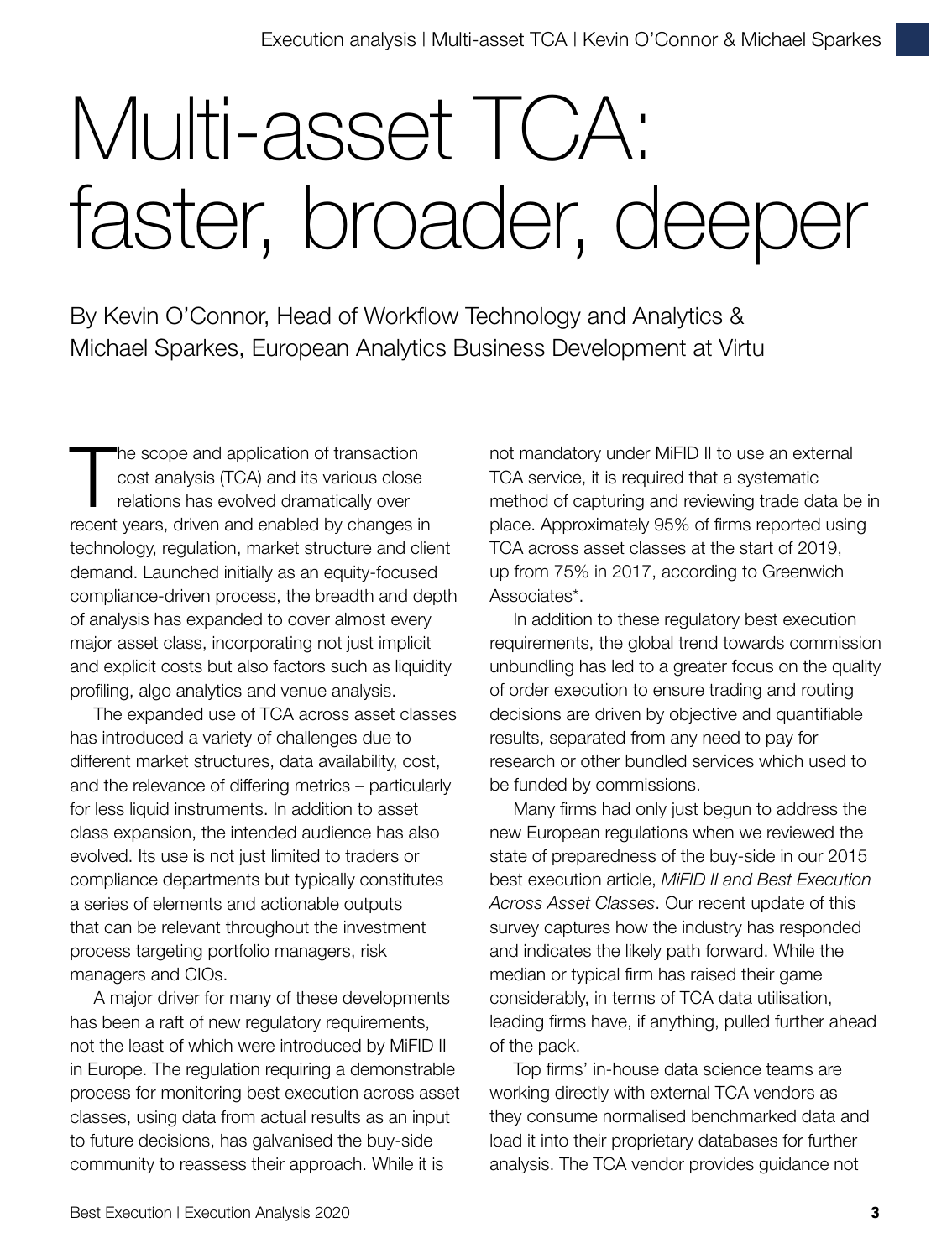"Over time, the continued development and refinement of new technologies should deliver even more precise data, better transparency, oversight and control of trading events in multiple venues and their impact on all asset classes."

**Michael Sparkes, Virtu**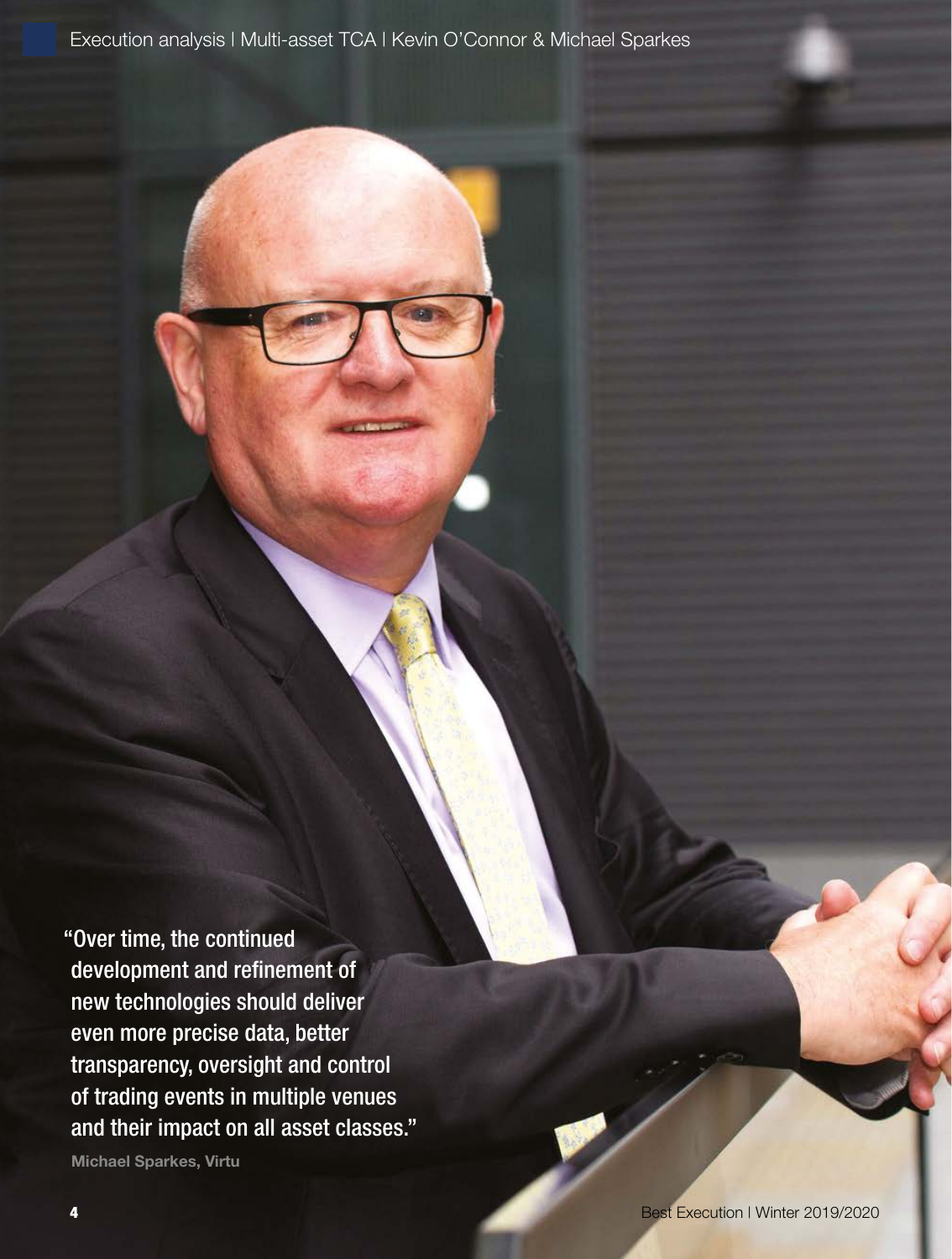only as these teams seek to adjust or redirect trading allocations according to which brokers and counter-parties are consistently outperforming but also as they undertake more forensic testing and experimentation with different strategies to minimise costs and preserve alpha in line with their investment objectives.

### Equity analysis – more granular and holistic

In 2015 it was typical for firms to monitor allocation-level costs in equities based on data from an order management system (OMS), while only a minority of firms also analysed fill-level data. Fast forward to today and we see more firms monitoring algos and venues in detail alongside the increased level of control and choices available. It is now typical for analysis at both levels of granularity, with firms adding fill-level analysis – which often

incorporates data drawn from an additional source such as an execution management system (EMS).

Additionally, changes in European market structure have accelerated the evolution of TCA. Double volume caps on dark trading, the growth of systematic internalisers, the increasing role of electronic liquidity providers and the introduction of periodic auctions are all examples of changes which buy-side firms need to monitor and consider when deciding on optimal trading strategies.

The proliferation of EMSs has also led to the increased use of real-time analytics to monitor trades in-flight and make real-time adjustments in response to pre-trade TCA alerts and changing market conditions. EMS functionality continues to expand, providing greater execution strategy options, increased order control and more opportunity to analyse the post-event outcomes.

| Table 1: Qualitative current state of MiFID II compliance for the buy-side in equities |                                                                                                                                                                                                                                                                                                                                                                      |                                                                                                                                                                                                                                                                                                                                                           |  |  |
|----------------------------------------------------------------------------------------|----------------------------------------------------------------------------------------------------------------------------------------------------------------------------------------------------------------------------------------------------------------------------------------------------------------------------------------------------------------------|-----------------------------------------------------------------------------------------------------------------------------------------------------------------------------------------------------------------------------------------------------------------------------------------------------------------------------------------------------------|--|--|
| <b>MiFID II requirement</b>                                                            | <b>Median firm typically have</b>                                                                                                                                                                                                                                                                                                                                    | Leading-edge firms also typically have                                                                                                                                                                                                                                                                                                                    |  |  |
| Measure and minimise costs                                                             | • TCA/best execution system in place to<br>calculate costs both at allocation level and fill<br>level<br>. Data to allow monitoring of algos and use of<br>venues<br>• Regular (typically monthly) review of data in<br>best execution committee or similar process<br>• Peer-based comparisons on quarterly basis                                                   | • Documented process to apply conclusions from<br>historic data going forward in trading process.<br>. In-house trading database used to test and analyse<br>strategies<br>• Dynamic A/B testing of alternative strategies<br>• Auto-routing based on analytical results<br>• Use of algo wheel data as part of algo<br>measurement and selection process |  |  |
| Assess execution factors                                                               | • Factors (price, cost, speed, etc) are aggregate<br>metrics available in reports                                                                                                                                                                                                                                                                                    | • Factors are incorporated into cost reporting and<br>benchmarking, and used as an input in future<br>decision making                                                                                                                                                                                                                                     |  |  |
| Increased monitoring                                                                   | • Daily monitoring of trade outliers<br>• Monthly/quarterly monitoring of data including<br>brokers, algos and venues<br>• Trade surveillance process performed at least<br>monthly<br>• Documentation of outlier reviews<br>• Visualisation tools to support monitoring/<br>review process<br>• Incorporation of investment process factors<br>such as instructions | • Real-time monitoring of trade outliers<br>• Trade surveillance process performed daily<br>. Full audit trail and summarised log of outlier<br>reviews including external information (news<br>events, screen shots, etc)                                                                                                                                |  |  |
| Top 5 venue reporting                                                                  | • RTS 28 reports showing top-5 venues used                                                                                                                                                                                                                                                                                                                           | . Detailed analysis of venues used by each broker<br>and by each algo to identify inefficiencies or biases<br>by trade type or market conditions                                                                                                                                                                                                          |  |  |

*Source: Virtu Financial*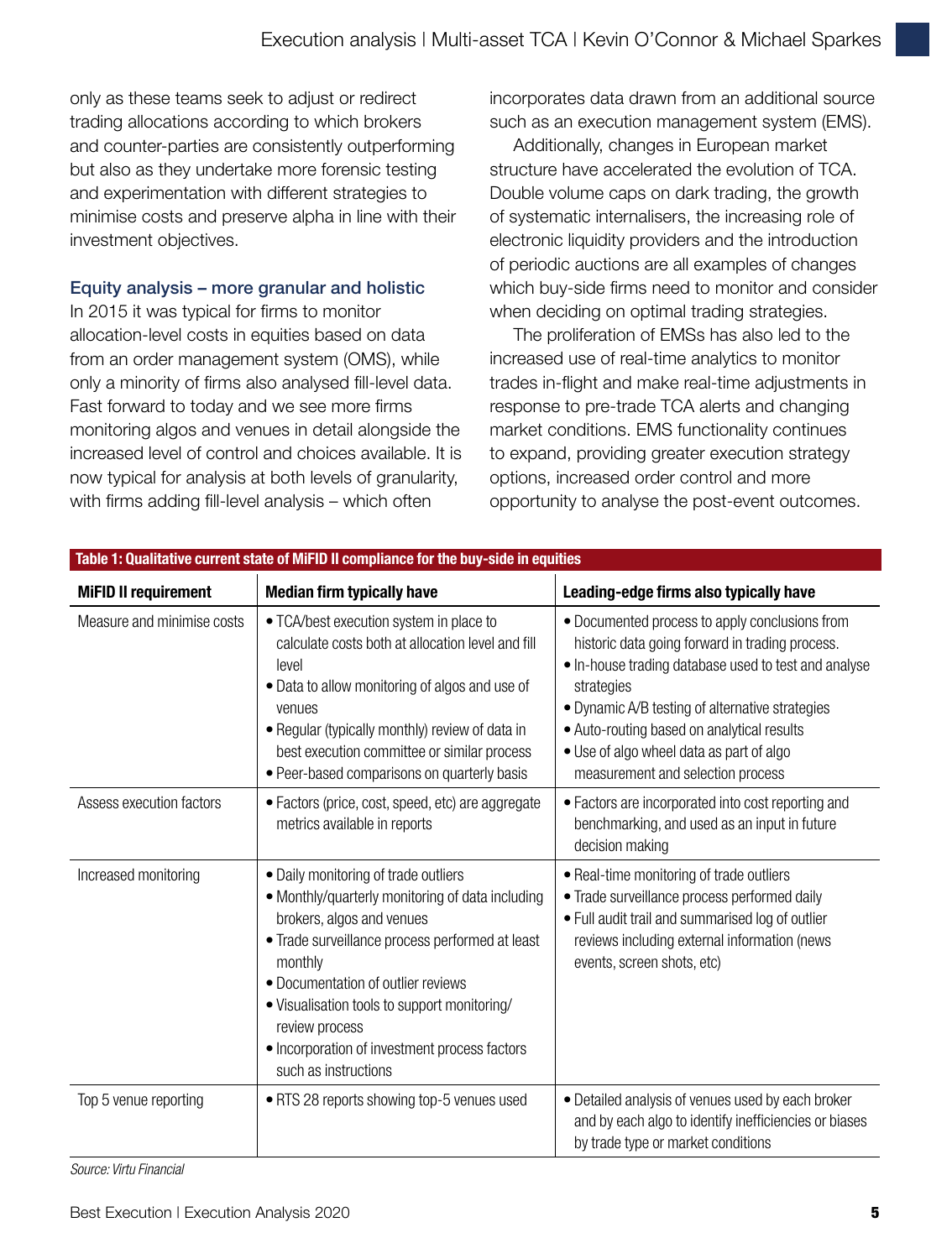Many EMS providers are now applying the same optionality used in equities to other asset classes.

The trend for more frequent post-trade analysis remains strong. While many firms are beginning to leverage pre-trade and real-time TCA to support intra-day optimisations, most review their posttrade results daily for significant outliers in equity trading. This process usually starts with the trading desk and is then checked by the compliance function. There is still an important place for monthly and quarterly processes that look at larger volumes of trades to determine any recurring trends or biases.

The definition of outliers has evolved, firms frequently use multiple filters – for instance a basis point threshold coupled with a minimum value – to highlight true deviations in performance. Similarly, multi-level analysis may incorporate information relating to portfolio manager instructions to assess trading desk performance and trader instructions to accurately evaluate broker performance.

Another hot topic for leading firms is alpha profiling. Greenwich Associates reports that more than a third of those surveyed now conduct analysis of this type, linking the execution strategy and its outcomes back to the investment decision and portfolio construction process.

Previously used by leading-edge firms exclusively, algo wheel technology is becoming main stream among buy-side clients. Virtu's Algo Wheel, originally developed as a best execution order routing solution for equities, has now expanded into FX and futures asset classes. The use of both automated routing and algo wheels are increasingly being leveraged to remove much of the process noise and (often unintended) biases introduced by humans. The data, once normalised, can provide an objective and fair comparison for counterparties and strategies.

### FX TCA – transparency

Foreign exchange market structure has made tremendous advances in the last five years, supporting the evolution in the analysis of the FX market. Many buy-side firms are bringing FX trading back in-house, and in some cases this has led to increased algo usage and request for quote (RFQ) platform adoption. The use of WM Fix related trades has also come under intense scrutiny after allegations of manipulation by market participants of these time-specific price benchmarks. Lastly, improvements in technology now make capturing accurate timestamps achievable, providing the trader with more accurate data to perform better analysis. The combination of better data and new tools has significantly enhanced the quality and scope of analysis available in the fragmented global FX market.

The implementation of FX TCA by buy-side desks conducting their own trades, rather than outsourcing to the banks, has been widespread. Using data from an EMS and/or FX trading platform allows for meaningful data examination and guides the calibration of strategies accordingly. This includes the detailed review of algo behaviour and performance, as well as strategy options such as netting. Benchmarking for FX trading has also progressed to reflect the increased data reliability. The array of metrics now includes simple mid-price and bid/ask metrics as well as more advanced calculations such as size-adjusted spread and cost impact models.

The reliance on pre-trade tools, such as Virtu's FX ACE model, has become more widespread in FX with currency pairs exhibiting patterns related to available liquidity at different times of the day. This information can be used in decision-support prior to trading and in post-trade review to help maximise liquidity, minimise spreads and to assist in comparing different strategies.

Additionally, leading firms are now leveraging peer-based comparisons, allowing them to experiment beyond standard benchmarking. The use of peer data must be handled with care to ensure true apples-to-apples comparison, with standardisation and curation to ensure the data is clean and relevant. Meaningful peer-based comparisons also require sufficient breadth and depth of data to have statistical significance. But such data can be invaluable in helping identify areas which need further scrutiny in what is a very fragmented market.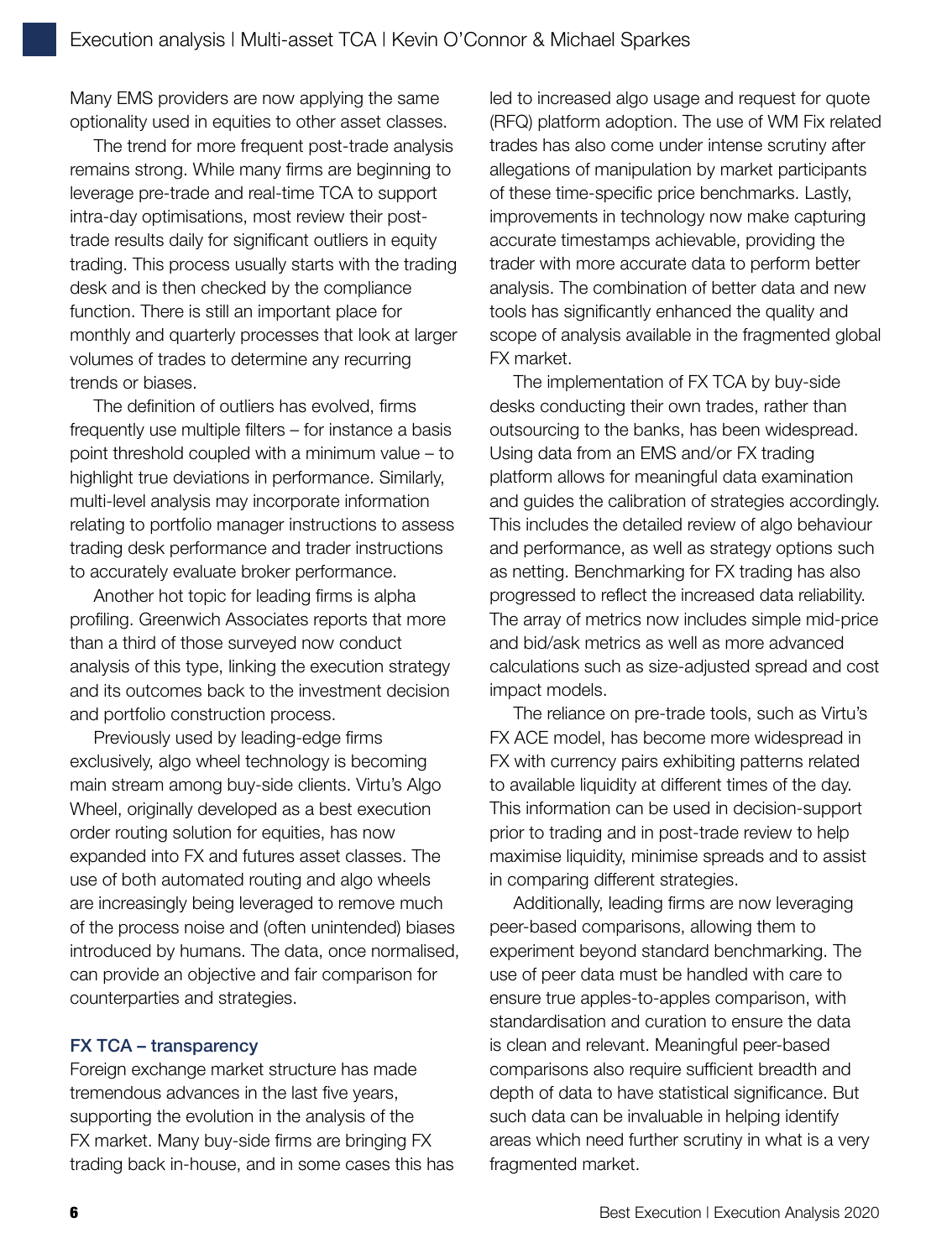| Table 2: Qualitative current state of MiFID II compliance for the buy-side in FX |                                                                                                                                                                                                                                                                                                                                                                                                                                               |                                                                                                                                                                                                                                                                                                                                                                                                                                                           |  |  |
|----------------------------------------------------------------------------------|-----------------------------------------------------------------------------------------------------------------------------------------------------------------------------------------------------------------------------------------------------------------------------------------------------------------------------------------------------------------------------------------------------------------------------------------------|-----------------------------------------------------------------------------------------------------------------------------------------------------------------------------------------------------------------------------------------------------------------------------------------------------------------------------------------------------------------------------------------------------------------------------------------------------------|--|--|
| <b>MiFID II requirement</b>                                                      | <b>Median firm typically have</b>                                                                                                                                                                                                                                                                                                                                                                                                             | Leading-edge firms also typically have                                                                                                                                                                                                                                                                                                                                                                                                                    |  |  |
| Measure and minimise costs                                                       | · Daily measurement of costs for spot, forward<br>and swap transactions<br>• Regular (typically monthly) review of data in<br>best execution committee or similar process<br>· Quarterly peer group comparisons                                                                                                                                                                                                                               | • Documented process to apply conclusions from<br>historic data going forward in trading process.<br>• Regular detailed FX algo data analysis<br>• Dynamic A/B testing of alternative strategies<br>• Auto-routing in place based on analytical results                                                                                                                                                                                                   |  |  |
| Assess execution factors                                                         | • FX flows tagged by investment objective with<br>relevant benchmark applied - e.g. 4:00pm<br>fixing trades<br>• Analysis of market impact by venue,<br>aggregator or liquidity provider<br>· Factors (price, cost, speed, etc) are aggregate<br>metrics available in reports<br>• Comparison of different FX strategies -<br>netting, RFS, RFQ, time of day, algos, etc<br>· Separate analysis for active executions and<br>custodial trades | • Use of pre-trade models and decision support tools<br>• Analysis of execution method - e.g. full amount,<br>sweep, all-or-none<br>• Separate analysis of market impact from rejected<br>orders and filled orders<br>• Analysis of 'last look' trades versus no-last-look<br>• Analysis of global code of conduct signatories<br>versus non-signatories<br>• Analysis of FX trades linked to other trades (e.g.<br>fixed income or equity basket trades) |  |  |
| Increased monitoring                                                             | • Daily monitoring of FX outliers<br>• Monthly/quarterly monitoring of FX data<br>including counter-parties and algos<br>• Incorporation of FX process factors such as<br>instructions<br>• Losing quote analysis<br>• FX trade surveillance process run at least<br>monthly<br>• Documentation of FX outlier reviews<br>. Visualisation tools to support FX monitoring/<br>review process                                                    | • Real time monitoring of FX outliers<br>• FX trade surveillance process run daily<br>. Full audit trail and summarised log of FX outlier<br>reviews including external information (news,<br>screen shots, etc)                                                                                                                                                                                                                                          |  |  |
| Top 5 venue reporting                                                            | • RTS 28 reports showing top-5 counter-parties<br>used                                                                                                                                                                                                                                                                                                                                                                                        | • Detailed analysis of FX venues to identify<br>inefficiencies or biases by trade type or market<br>conditions                                                                                                                                                                                                                                                                                                                                            |  |  |

### *Source: Virtu Financial*

 Analysis of FX trading has been used by leading edge firms to look at the total cost of trades in other instruments. In other words, if switching from one asset class to another involves a currency exchange (for instance, from bonds to equities, or from European to US equities), it is now possible to factor in the costs related to implementing the currency transaction alongside the cost associated with the underlying trades themselves. Often the cost of delaying a currency purchase can outweigh the gains made by the related trades – assuming the currency had been traded instantly. It is highly likely that this kind of

multi-asset analysis will become mainstream in the years to come.

### Fixed income TCA – time to play catch-up

Compared to equities or even to FX, fixed income is a late entrant to the world of analytics. Driven by many of the same factors as other asset classes, FI TCA is finally starting to catch up – mainly due to the regulatory requirements from MiFID II and the availability of reference data. The increased use of electronic platforms in fixed income assists firms in capturing data and assessing the outcomes against a variety of benchmarks and metrics. In some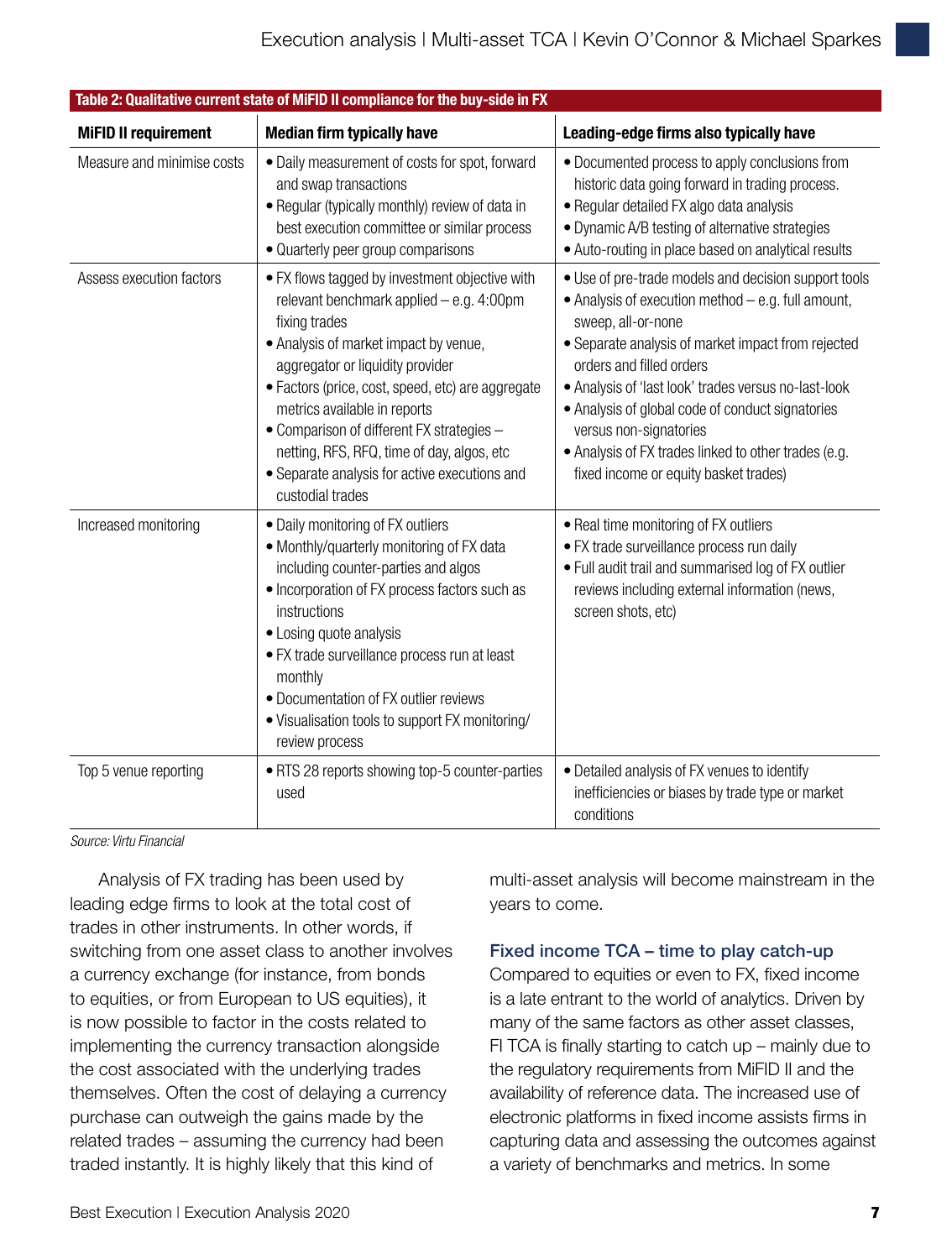| Table 3: Qualitative current state of MiFID II compliance for the buy-side in fixed income (FI) |                                                                                                                                                                                                                                                                                          |                                                                                                                                                                                                                                      |  |  |
|-------------------------------------------------------------------------------------------------|------------------------------------------------------------------------------------------------------------------------------------------------------------------------------------------------------------------------------------------------------------------------------------------|--------------------------------------------------------------------------------------------------------------------------------------------------------------------------------------------------------------------------------------|--|--|
| <b>MiFID II requirement</b>                                                                     | <b>Median firm typically have</b>                                                                                                                                                                                                                                                        | Leading-edge firms also typically have                                                                                                                                                                                               |  |  |
| Measure and minimise costs                                                                      | • Use of FITCA reports provided by electronic<br>platforms and/or third-party providers<br>• Quarterly monitoring of FI data including<br>counter-party performance<br>• Automated comparison of market quotes to<br>execution rates<br>• Monthly/quarterly monitoring of outlier trades | • Daily monitoring of outlier trades<br>· Documented process to apply conclusions from<br>historic data going forward in trading process<br>• Use of pre-trade decision support tools                                                |  |  |
| Assess execution factors                                                                        | $\bullet$ None                                                                                                                                                                                                                                                                           | • Fairness of price compared to similar products<br>• Incorporation of FI process factors such as<br>instructions                                                                                                                    |  |  |
| Increased monitoring                                                                            | • Monthly monitoring of outlier trades<br>• Documentation of outlier reviews<br>• Trade surveillance process run at least<br>monthly<br>• Visualisation tools to support monitoring/<br>review process                                                                                   | • Daily monitoring of outlier trades<br>• Trade surveillance process run daily<br>• Losing quote analysis<br>• Full audit-trail and summarised log of outlier<br>reviews including external information (news,<br>screen shots, etc) |  |  |
| Top 5 venue reporting                                                                           | • RTS 28 reports showing top 5 venues                                                                                                                                                                                                                                                    | • Detailed analysis of FI venues to identify<br>inefficiencies or biases by trade type or market<br>conditions                                                                                                                       |  |  |

*Source: Virtu Financial*

cases, the analysis is primarily for regulatory and compliance purposes, but as in other asset classes, leading firms are putting a lot of effort and using sophisticated data to enhance their performance.

However, not all executions have moved onto such systems with a considerable volume of trading still being conducted by voice, especially in less liquid instruments. The fragmented nature of the market, as it relates to trading venues and the number and complexity of instruments, has been a challenge which has slowed the transition.

The fixed income market incorporates a variety of asset types – ranging from the more liquid government and corporate bonds to the less frequently traded instruments such as Munis, mortgage-backed, CDS, IRS and other related categories. Each class of instrument has its own unique set of trading characteristics. These require the appropriate application of relevant market data and suitable metrics designed to provide actionable analysis.

As with all trading analysis, a key ingredient is good market data against which the trade is compared. While reliable sources are available for liquid instruments, it is considerably harder to find meaningful reference data for the more esoteric instruments. In many cases it requires the aggregation and cleaning of data from multiple sources in order to produce a realistic and fair comparison. As with all market data, the cost to obtain data has increased, in some cases very steeply. There is renewed talk from ESMA of a mandatory consolidated tape being introduced for analysing bond trading, although this is unlikely to occur quickly. In Europe there has been an ongoing discussion of a consolidated tape for equities since MiFID in 2007 and the regulators are still in the process of finding a way to implement it.

The multiplicity of venues and trading methods means that fixed income data must be sourced wherever it is available – indicative and firm quotes, historical prices, evaluated prices, dealer-to-client platforms, multi-dealer platforms and so on. One hope has been the Approved Publication Arrangement (APA) platforms, although so far these have proved less than ideal in terms of consistency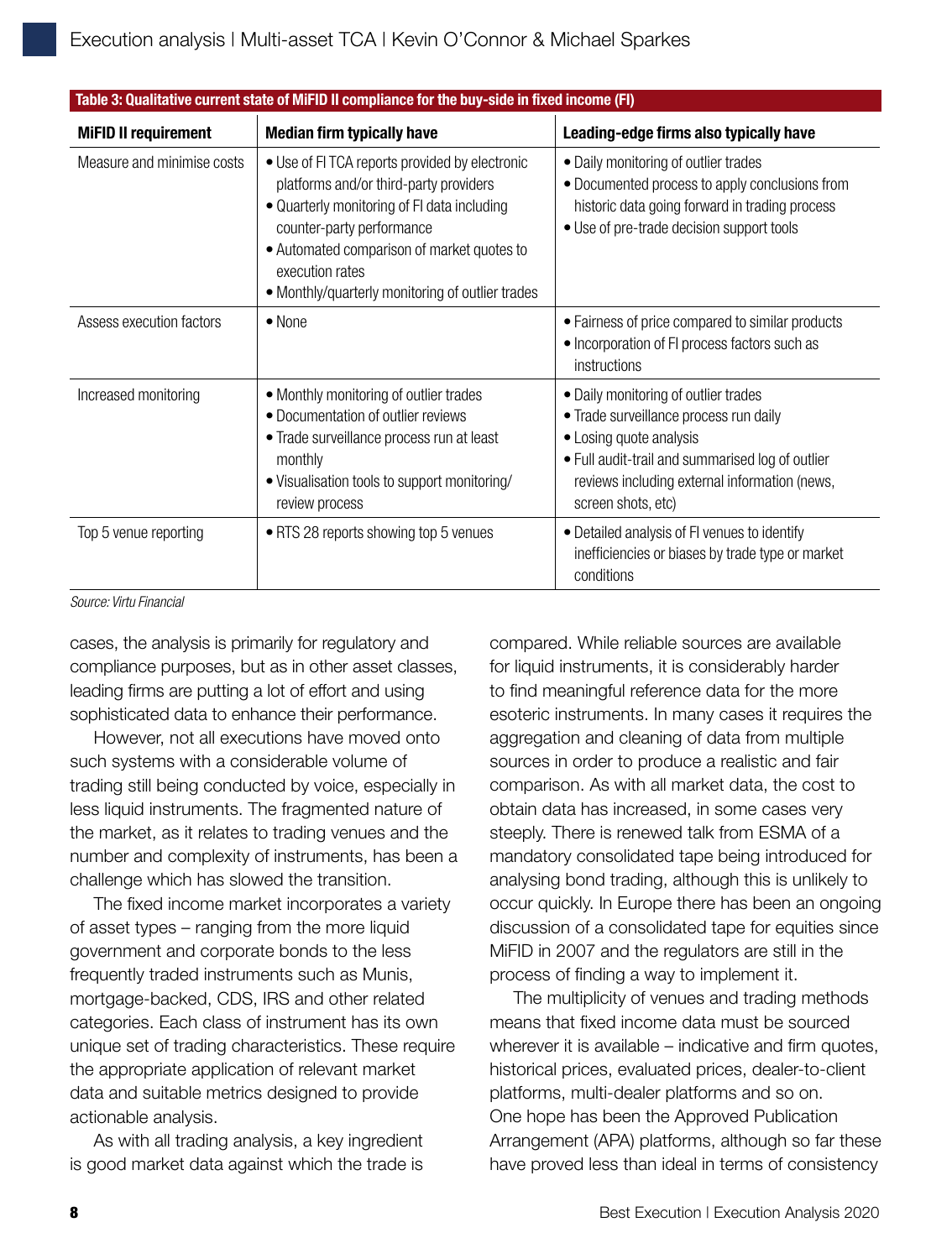

and accuracy. To incorporate and standardise a range of data sources into a coherent and consistent repository requires significant scale and is not something any individual buy-side firm can easily do. Hence the need for an external analytics provider who can step in as the aggregator, cleanser and curator of vast amounts of data from these various inputs.

Interestingly this aggregation process is also an important ingredient as part of the workflow that an EMS provides. Just as with equities and FX, it is likely that greater data aggregation and decision support will become a vital ingredient in the EMS with the subsequent execution data feeding back into the post trade analysis. We expect to see leading firms implement deeper integration of pre and post-trade analytics for fixed income as trading technologies develop further.

### Derivatives TCA – a mixed bag

Derivatives TCA is hard to summarise in a simple table. The most liquid instruments, such as listed index futures, have characteristics similar to global equities. OTC instruments are much harder to measure, and the availability of data and level of sophisticated analysis is akin to what is found in illiquid fixed income. As median firms and leadingedge firms expand their analysis and monitoring

into derivatives, they will require the same tools available for other asset classes – including cost models and peer group analysis. Although data is available, the analysis and monitoring performed for derivatives by most firms lag other asset classes with the same liquidity characteristics.

### Conclusion – how far we have come

The world of analytics continues to move forward rapidly, driven by regulatory priorities and spurred forward by leading firms and their quest to add alpha. Over time, the continued development and refinement of new technologies should deliver even more precise data, better transparency, oversight and control of trading events in multiple venues and their impact on all asset classes.

Given the increased complexity of market structure and the ever-changing patterns of trading, the key to improving execution remains a moving target – one that will continue to evolve, in some ways radically, for the foreseeable future. Firms will need to remain nimble and apply lessons learned from post-trade analysis to ensure they adapt and thrive in the changing landscape. ■

*\*Sources: "MiFID II Fuels Investor Demand for TCA" and "The State of Transaction Cost Analysis – 2019", Greenwich Associates; available at https://www.greenwich.com/node/109726 and https://www.greenwich.com/market-structure-technology/ state-of-transaction-cost-analysis-2019*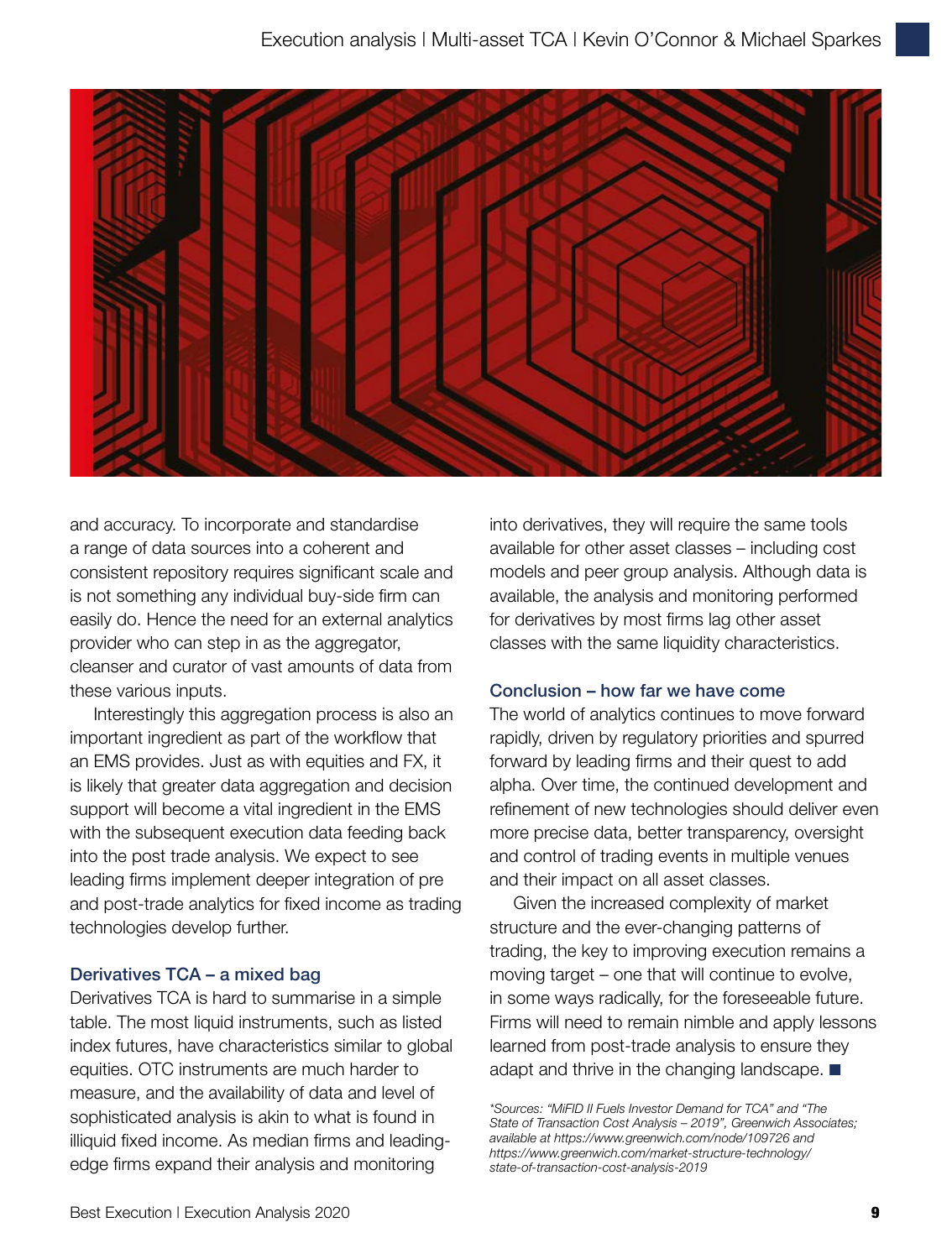### The evolution of transaction cost analysis

By Dr Mainak Sarkar, Head of European Execution Advisory, and James Baugh, Head of European Equities Market Structure, Citi.

### Introduction

The post trade workflow for most institutions on the buy side typically consists of the following steps: record all trade data and enrich it with the relevant market data in order to compute a set of diverse benchmarks, the most popular being Implementation Shortfall (IS), volume weighted average price (VWAP) and participation-weightedprice (PWP). The performance of orders measured against these benchmarks is then analysed based on stock and order level characteristics (such as the bid-offer spread, size of the order as percentage of daily volume, daily volatility of the stock and so on). This is the attribution phase. Finally the performance data is usually analysed by the broker to measure any systematic differences in execution, all of this is as mandated under current regulations.

### Limitations

We start by noting the challenges associated with each step of the post trade process:

- **Data quality** issues and latency in data capture during the measurement phase. We observe considerable diversity in data infrastructure and investment amongst buyside firms that connect to Citi as a broker. Most institutions do not maintain their own market data as it involves significant cost of setup and maintenance and usually resort to buying the same from third party providers. This can lead to an added layer of complexity and challenge. We do encounter frequent complaints by clients with regards to the quality of the data received from vendors, which can lead to inconsistent estimation of performance.
- Selecting the right **benchmarks** is critical and this can vary by the type of firm and trading objective. For instance a quant fund with short term alpha compared to passive investors have both different trading objectives and horizons and therefore utilise different performance benchmarks. A narrow focus on a particular benchmark can potentially lead to the algorithm trying to achieve that goal possibly at the exclusion of other important goals, thereby hampering best execution as broadly defined under MiFID II. For instance, slippage against arrival may be reduced by trading intensively (small orders only), however, this can lead to high levels of impact and price reversion, which is not desirable. Conversely, too many objectives can often cloud the findings regarding performance, therefore making any changes to trading difficult. As a broker we have observed significant variation in how clients approach this and various clients are grappling with this on an ongoing basis as there is no single size fits all solution to this problem.
- **Attribution** can often be challenging- for instance, if the stock moved adversely during trading, decomposing this move into market impact caused by the trading of the algorithm with the rest being natural alpha in the stock is usually challenging. Various approaches using index and sector level beta adjustment exist, however they are not entirely satisfactory in their outcome. Similarly, small sample sizes can lead to the analysis frequently being restricted (or dominated by notional weighting) to the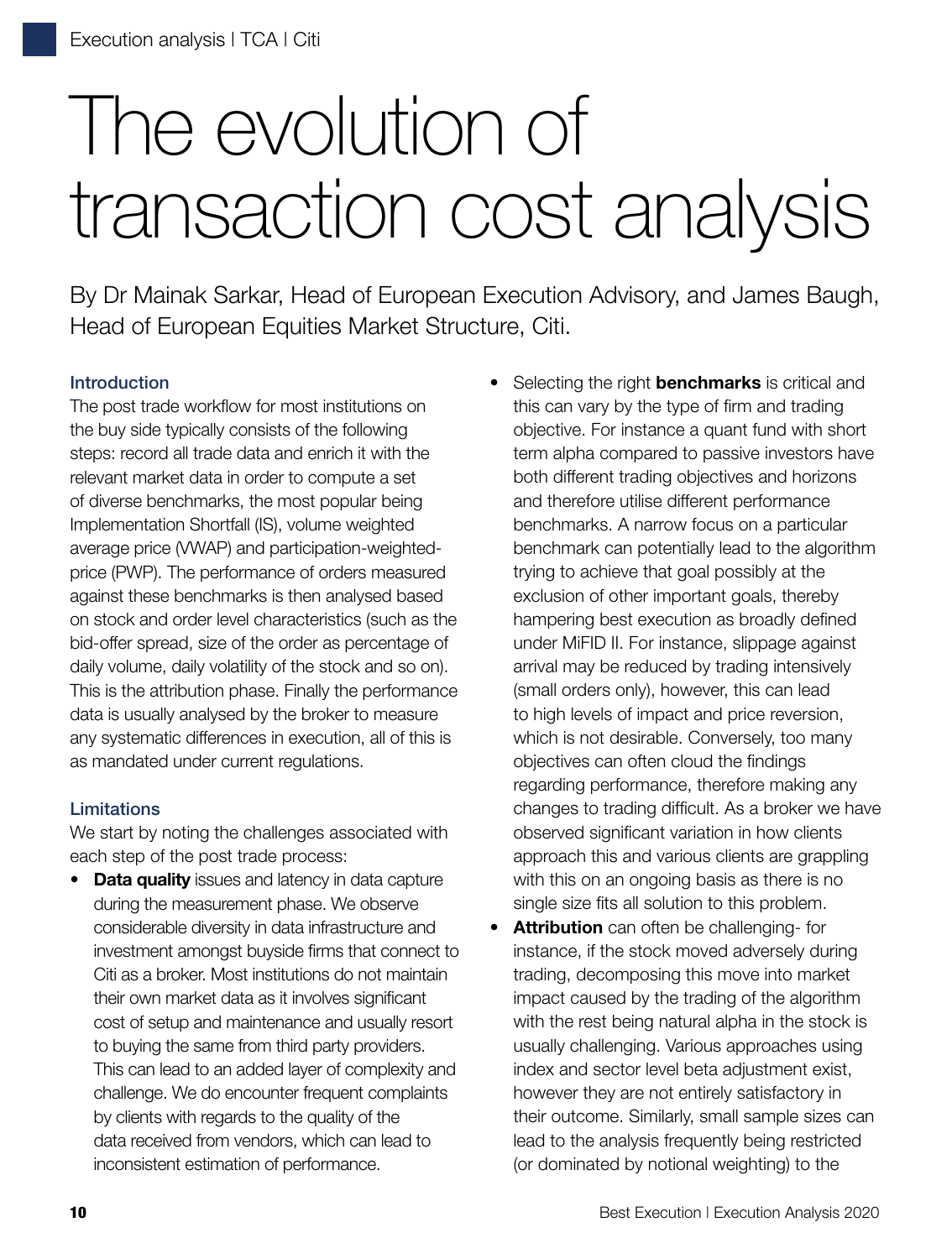large capitalisation / more liquid names with significant order flow, however, the performance across brokers in the less liquid category may be more relevant but difficult to measure.

- **Evaluation** of brokers may be similarly biased due to the skewed asymmetric distribution of order flow, particularly when they are manually traded, where the allocation decision may be driven by perception or muscle memory. The algorithmic wheel setup seeks to ameliorate these problems by randomising the flow of orders across brokers. Citi's experience in this regard has been varied as we are well represented on multiple wheels across a host of clients. Wheels are frequently time consuming to setup and calibrate. The process of collecting the right data across brokers and adjust it for order differences to achieve a fair comparison can be quite challenging.
- **Statistics / machine learning** working with large datasets (larger clients can trade thousands of orders in a day) usually requires key decisions to be taken regarding how to deal with outliers (identify, remove, winsorise, etc), how to price the unfilled portion of any orders (opportunity cost), whether to penalise under participation by brokers under adverse conditions (scaling wrongly), etc. mostly in an automated fashion – all of which require sophisticated analysis on a large enough sample of orders by a specialised team to draw meaningful conclusions. Citi has observed a significant uptick in the hiring of such professionals in recent times on the buy side. There is a trend towards using more advanced statistical analysis and machine learning techniques to analyse performance. This is an industry trend which has been strengthened by regulatory requirements.

Citi recognised the complexity of the above mentioned process of post trade analytics and created an Execution Advisory team, whose role is to engage and consult with clients to help improve their benchmark performances. There has been significant engagement across a range of clients who have benefitted from this more consultative approach.



"A significant development in the post MiFID world has been the increasing automation of the trader workflow and has seen the growth in the use of algorithmic wheels. The wheel engine randomly identifies and allocates a set of 'easy to trade' orders across a list of brokers."

**Dr Mainak Sarkar, Citi**

### Challenges for the broker

A significant development in the post MiFID world has been the increasing automation of the trader workflow and has seen the growth in the use of *algorithmic wheels*. The wheel engine randomly identifies and allocates a set of 'easy to trade' orders across a list of brokers. The identification of 'easy to trade' can be either done via a pretrade model (estimated impact cost function) or by a set of rules such as percentage of daily volume and/or notional limits (all orders less than \$1 million are routed to the wheel for instance). At set frequencies – usually a month or a quarter – the performance across brokers is analysed and the wheel is reweighted such that the broker performing better receives more orders from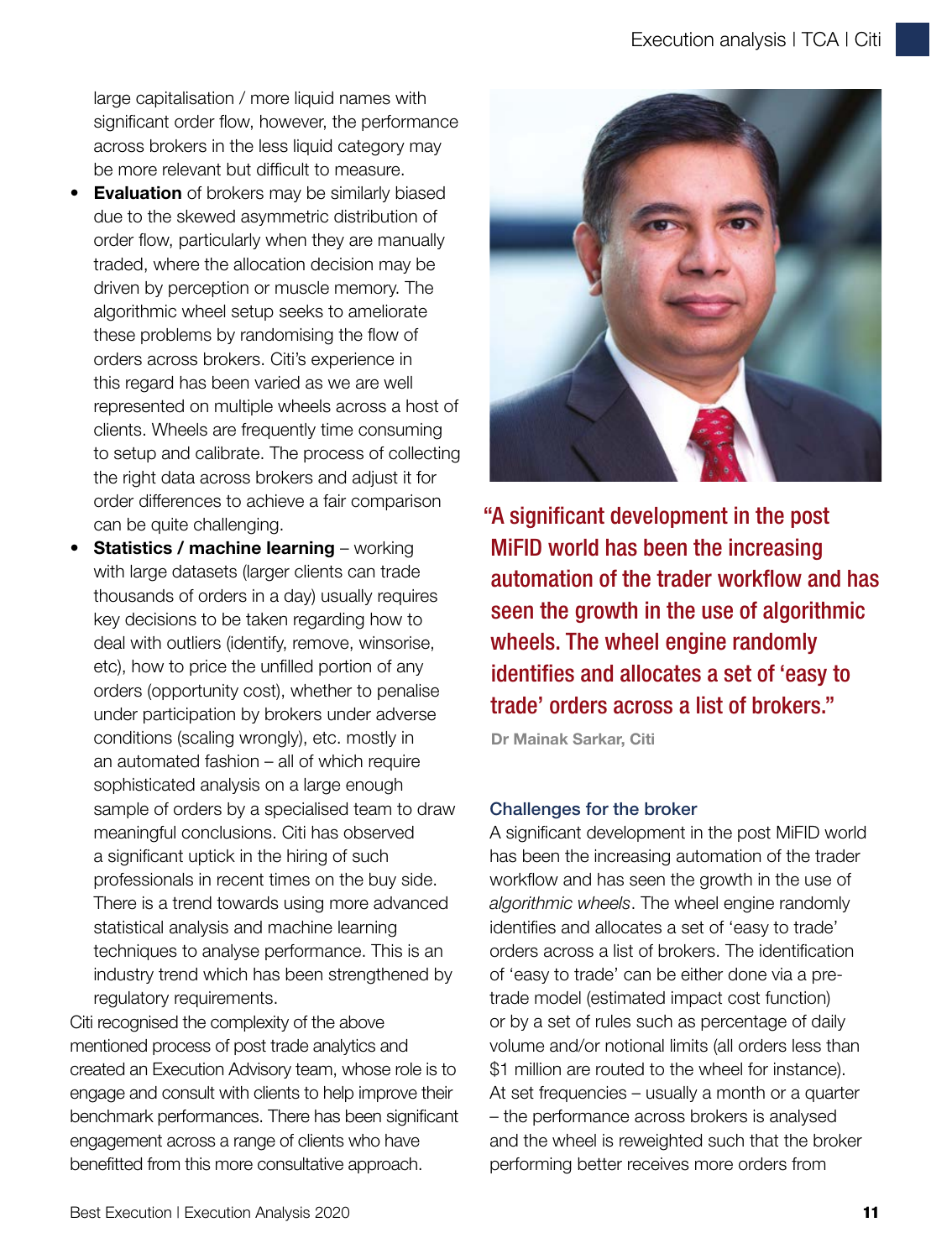

"Citi is enhancing its current historic data and analytics based approach by incorporating a forward looking simulation methodology, through the provision of 'scorecards'. Citi believes that this hybrid method leads to better insight into performance measurement."

**James Baugh, Citi**

the client over the next period. Note that this can lead to an imbalanced sample in the next period and therefore require statistically difficult comparisons across brokers, as some brokers have large samples and others significantly smaller ones. Having too many brokers on the wheel can potentially lead to orders being thinly spread and therefore sample sizes being too small. The optimal number of brokers is therefore client and flow specific. Finally, for fair comparison ideally a post trade normalisation of order performance across brokers is desirable. For instance, if Broker A received predominantly certain orders on news or event days when volumes and volatility are usually high; this needs to be factored into the analysis.

Brokers are continuously in the process of upgrading their algorithms based on internal

analysis as well as feedback from clients, however such redesigns are often time consuming and expensive in terms of resources. Therefore, fundamental changes in the trading platform occur only infrequently and usually most innovations are incremental in nature. Furthermore, short term changes to the strategies are unlikely to drive large fluctuations in execution outcomes for clients, given that significant care is usually taken by the broker to roll out only changes which are well tested and are expected to improve the outcomes on average. The volatility observed in rankings can often be greater than the infrequent changes to algorithms which leads one to suspect that the evaluation mechanism on the buy side can be improved by filtering out the noise in the data leading to more stable comparisons, from a broker perspective.

For medium to small size firms infrastructure is often restricted to consuming TCA provided by the broker themselves. Even to a completely impartial observer, it can be seen – due to significant differences in definitions, data capture and storage issues, and measurement errors – that performance measurement can vary widely across brokers making comparison problematic for the buyside. The subjective element of measurement is significant when comparing TCA across brokers.

In our experience even for those larger firms that are able to capture their own data, the numbers invariably do not match the brokers' numbers and a significant amount of time and effort is subsequently required to reach some level of agreement and consensus, which is essential to ensure that the data is sufficiently clean before drawing any conclusions .

Whilst we have seen an increased interest in independent providers of TCA, which can apply a more uniform and consistent set of measures (benchmarks) against the data, they are not immune to these same challenges. Moreover, they lack the understanding and the nuances of broker specific execution strategies. Applying a one size fits all approach to data across brokers loses out on the broker specific differences that are key to achieving best execution. Without the right context as to why the algorithm behaved in a particular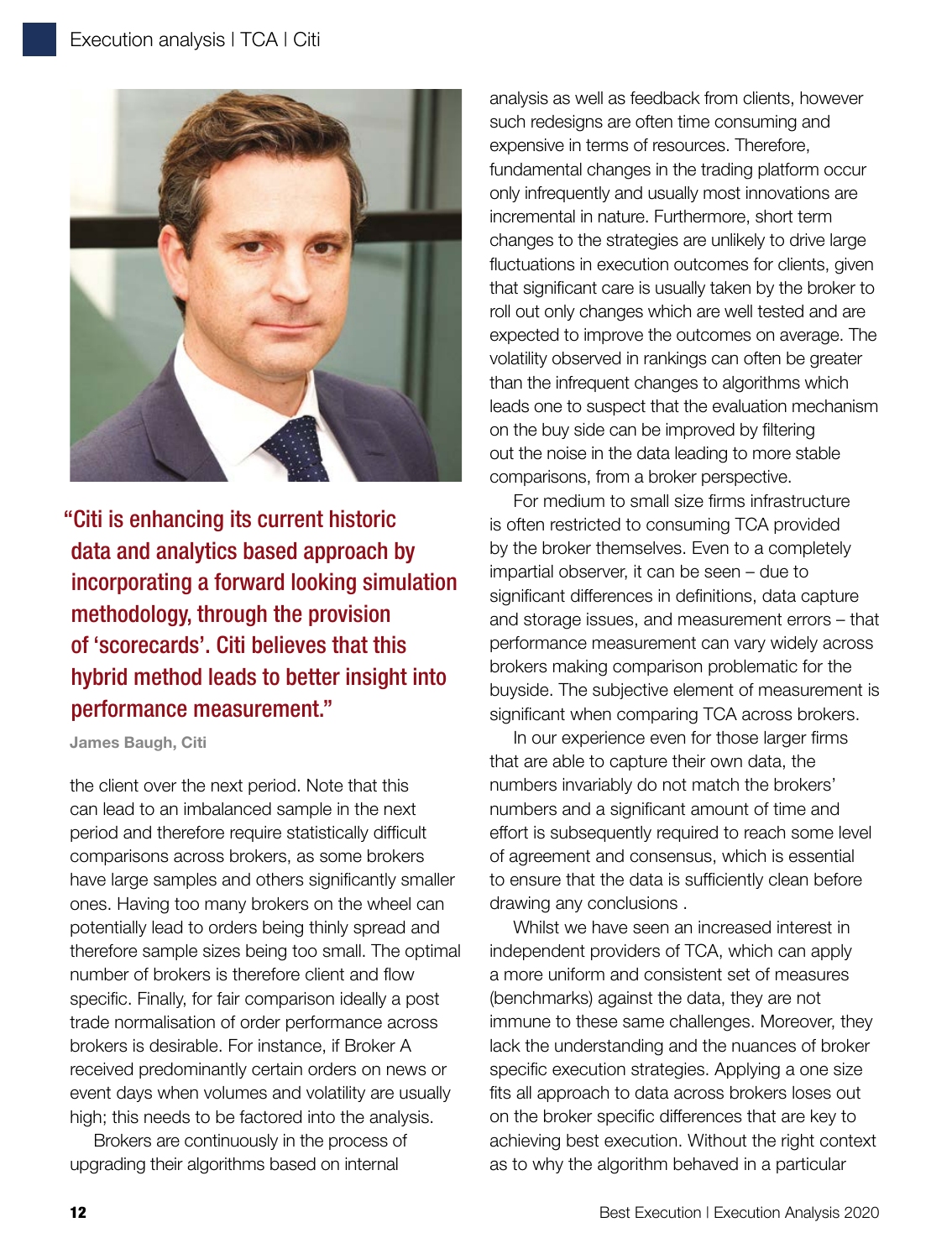way, the filtering of orders is based on rules which may not give informative outcomes.

### Innovations at Citi

Citi is developing the use of advanced machine learning techniques to drive a more proactive approach to the TCA process. A number of these techniques, including the use of peer group analysis and clustering, are discussed in this article.

### I. Peer analysis

A new feature selection approach using random forest models has been implemented to highlight how different variables contribute to the overall performance of flow from a particular underlying client. This tool is also helping to identify areas of underperformance via potential trader biases under different market conditions when the price may be moving in and out of favour, such as systematic modifications, limit price selections, cancellations, etc.

Actionable TCA of this nature is key in delivering client specific recommendations, which in turn is leading to better overall performance.

Machine learning based peer analysis has also been developed at Citi. Clusters are compared across different clients with similar objectives thereby identifying any systematic differences in order flow. Using clusters identified for each client, we can make recommendations on customisations and on strategies to optimise client performance. Exhibit 1 illustrates this approach.

### II. Stock categorisation

Citi is also using machine learning methods to identify different clusters of orders. We use various stock level characteristics. The most standard being bid-offer spread, volatility and queue sizes. Other more microstructure level features are used to endogenously categorise each stock in the universe to a particular category. For instance one category may be high volatility, small queue size stocks. There are multiple applications of this approach both at the pre-trade and also post-trade phase.

This model can be used pre-trade to determine the right strategy. For instance where a client is using VWAP algorithms for low volatility but wide spread stocks. The EAS team actively monitors the performance goals and can use these tools to come up with custom recommendations for different clients. In this case one recommendation may be to change the passive layering of the book. In essence security and order level clustering methods allow us to draw conclusions at the client level, which ultimately leads to better execution performance.



*Source: Citi*

Exhibit 1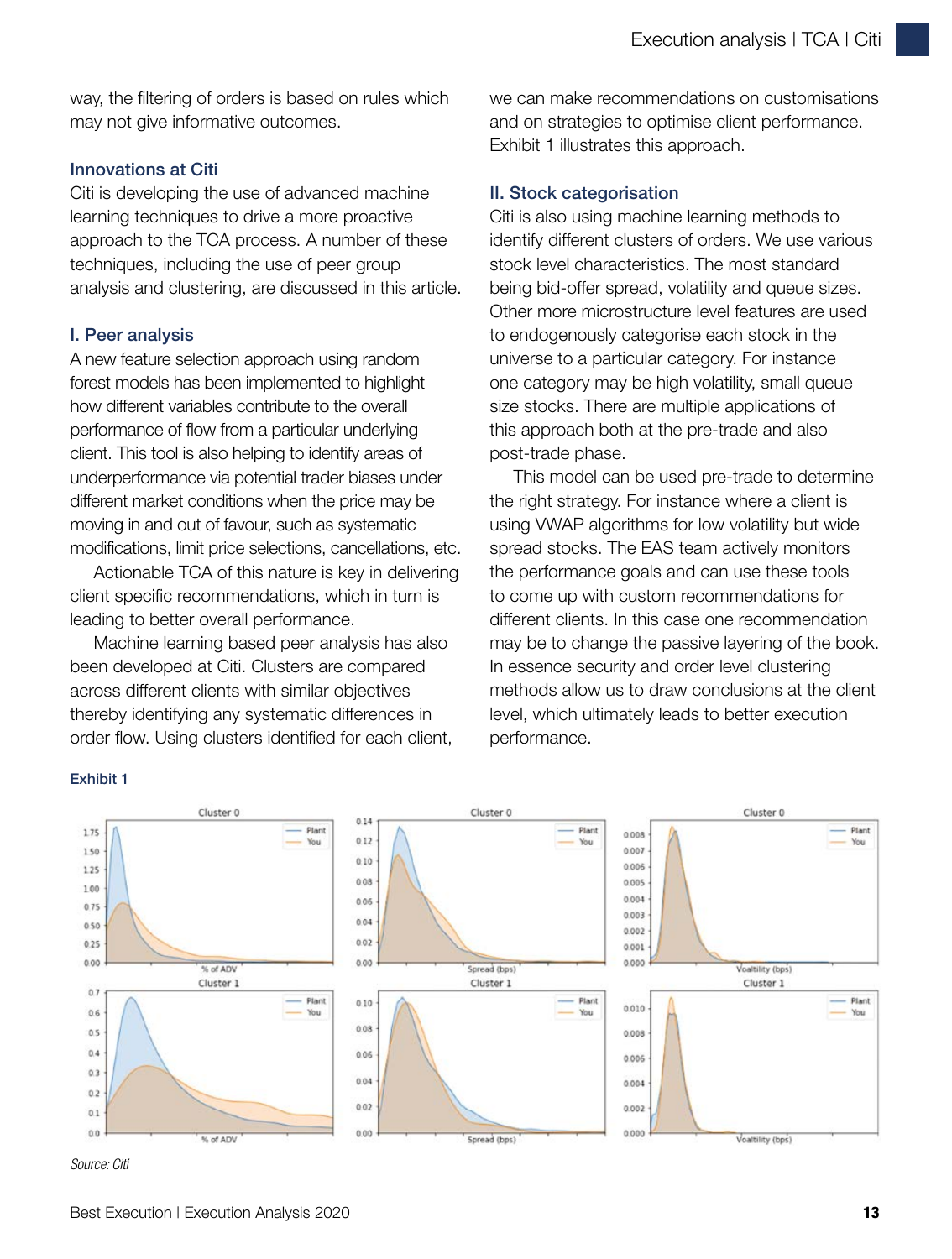### Exhibit 2: Saving breakdown by strategy



*Source: Citi*

### III. Forward looking

Citi is enhancing its current historic data and analytics based approach by incorporating a forward looking simulation methodology, through the provision of 'scorecards'. Citi believes that this hybrid method leads to better insight into performance measurement. Each scorecard highlights alternative strategies for liquidity provisioning. This innovative approach marries the client's objective with market conditions and available internal liquidity to come up with theoretical improvements in execution versus the client's benchmark.

The scorecard can be used by high or low touch trading desks and or central risk to adjust for commissions and make client specific recommendations depending on what the optimal strategy is for them to execute their flow.

Recommendations can be tailor made for clients with different flows. Exhibit 2 illustrates a sample scorecard approach, which shows cost savings / slippage versus commission rates for liquidity sourcing.

Optimising for TCA performance has been a key focus of the research and development here at Citi. Extensive study and back-testing has revealed that the price and size alone should not be the only consideration when interacting with different liquidity sources. Citi has employed machine-learning algorithms to monitor intra-trade market activity and real time order performance to drive its algorithm behaviour. Real-time venue ranking also plays a crucial part in sourcing not only the best price and size, but also takes into account the quality of the liquidity. In regards to interacting with Systematic Internalisers, Citi's comprehensive real time venue analytics measures different characteristics such as short term toxicity, uniqueness of liquidity, reversion, good and bad fills, fill rate and quote and fill toxicity. For example, we not only look at the child-level fill performance to measure the quality of our fills, but prior to the child trade we establish the toxicity of the quote from each of the systematic internalisers.

This information is fed to the Smart Order Router to determine its routing decisions. Furthermore, the routing decision for taking and posting liquidity is also regulated for different strategy types based on the urgency level – a very aggressive strategy may still interact with toxic liquidity source to satisfy liquidity demand. These enhancements help us to tailor our execution strategies and improve performance.

### IV. Case study

### TCA driven enhancements to algorithms

Citi measures performance across a wide range of clients and uses the findings in designing better products that help clients achieve optimal outcomes – an example is given below. Citi is in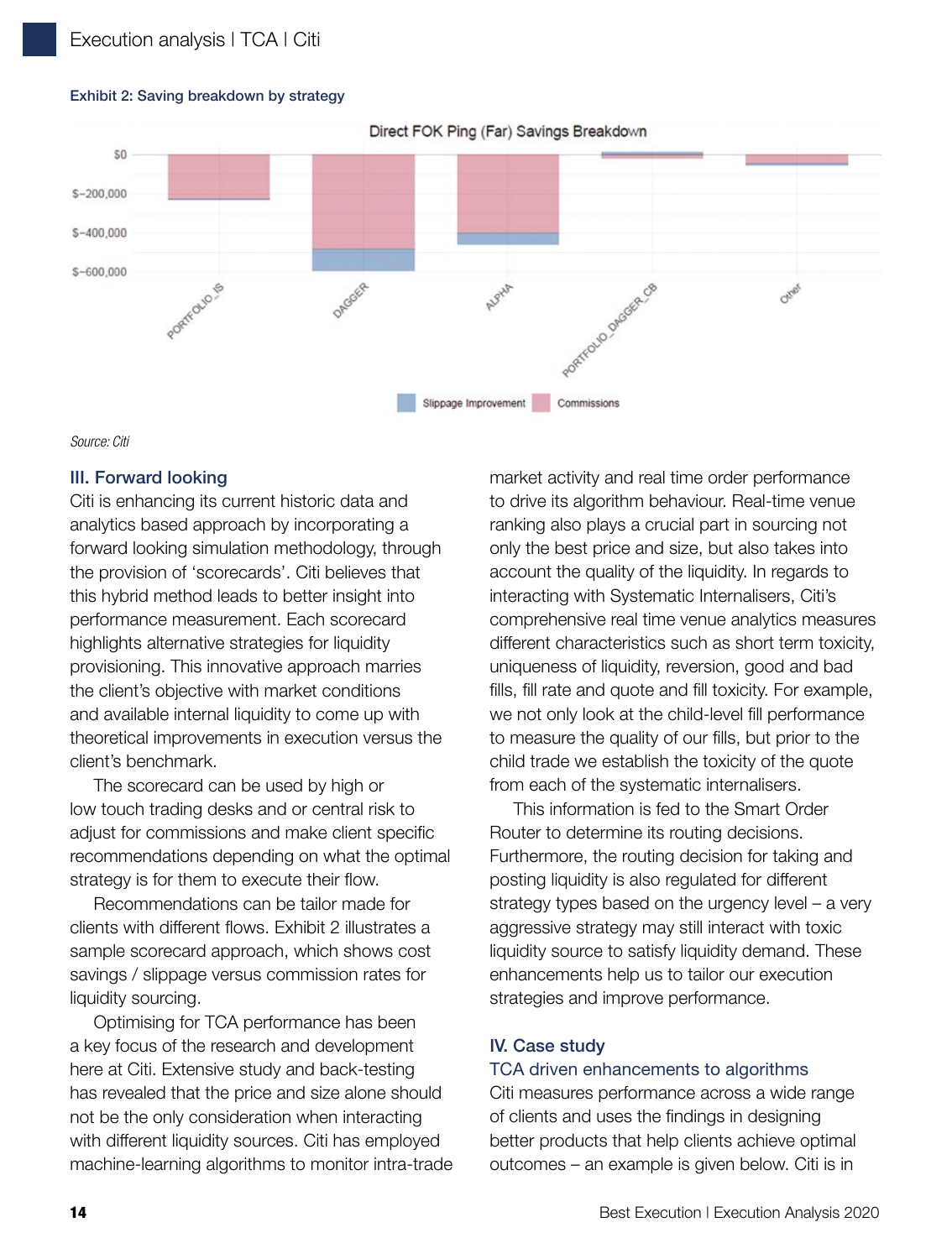the process of rolling out significant enhancements to Dagger, its flagship liquidity-seeking algorithm (LSA) for equities. Earlier TCA reports gave a starting point of where the algorithm could be calibrated more effectively. This was combined with more research by the quantitative team to build a new algorithm which performs better against a wide spectrum of market conditions and stocks. Performance was evaluated using a standard A/B race on Citi principal order flow from Feb 2019 to May 2019. Trades numbered over ten thousand, with a value of over \$1bn. Results showed significant performance improvements. Some of the key benefits were:

- Spread capture improved by 54%, with similar average fill rates;
- Spread crossing reduced by 42%;
- Similar average order duration and fill rates to the classic Dagger.

Key performance drivers were:

- Move away from heuristic based, reactive logic to a continuous optimal trajectory model based on machine learning analytics;
- Improved strategy sensitivity to possible adverse selection scenarios;
- Use real time analytics in addition to historical to rank venues;
- Machine learning algorithm for dynamically choosing passive allocation policy based on real time performance.

Performance was analysed on different aspects/ slices of the data in terms of order as percentage of average daily volume (ADV), volatility, spread, market move and participation rates. The most significant improvement was observed in the category where the prices 'come in'. Exhibit 3 shows the distribution of the slippage for this category; note the significant improvement in performance. We also note that the performance remains consistent when the prices are moving away. Furthermore, the improved Dagger is more capable of sourcing liquidity passively and at mid. This is an example of where machine-learning components in the algorithm have helped to provide a better performance to the end client.

### Exhibit 3



*Source: Citi*

### Conclusion

In this note we have outlined some of the shortcomings of the post trade analytics process (of which TCA is an integral part), that in our experience clients have encountered frequently. Some of which can be fixed via more and better investments in infrastructure (better data quality), however others are more intractable (normalisation of orders by broker for instance) and require continuing research and analysis by our buyside colleagues. The Execution Advisory team here at Citi is a resource to assist with this process in every step of the way.

A number of innovations undertaken in this space have been outlined above. Our application of advanced machine learning techniques to TCA and using real-time analytics to minimise the implicit costs of trading is proving invaluable in providing the performance metrics our clients need to improve performance, meet best execution requirements and measure and rank broker performance.

Finally we gave an illustration of product design based on inputs obtained from TCA, which led to significant improvement for the client and better execution outcomes through the use of advanced machine learning techniques, calibrated using the findings from TCA. ■

*For further information, please contact: emea.eas@citi.com*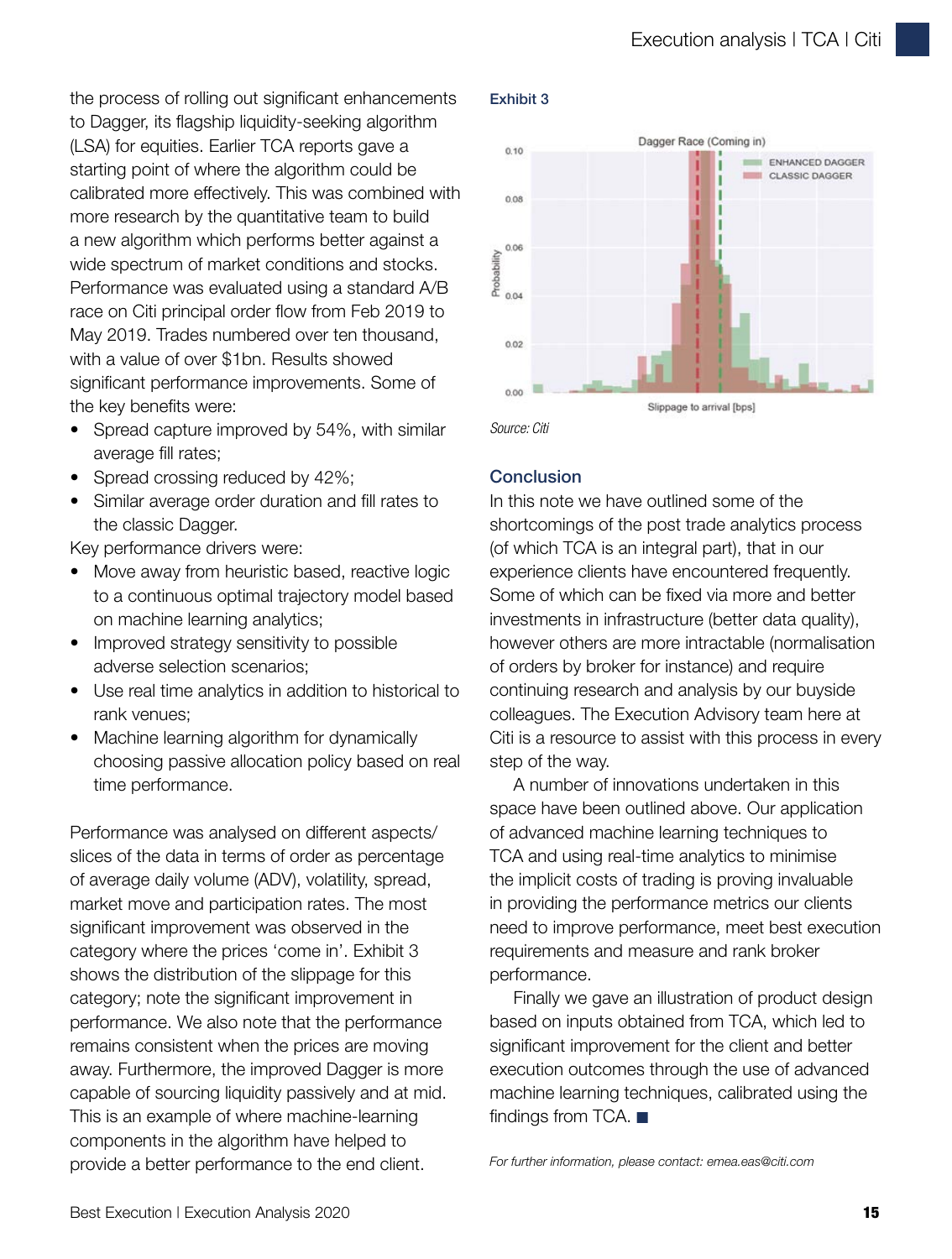

### Do you know how your orders are routed?

By Henry Yegerman, Global Head of Sales, and Chris Sparrow, Head of Research, ISS LiquidMetrix

o you know how your order is routed? Should you care? Lately, more and more emphasis is being placed on how orders are routed. Typically concerns are raised around whether brokers are routing in their own best interest or in their clients' best interest. Other considerations relate to whether certain trading venues are 'toxic' and lead to deterioration of performance.

Let's begin with a bit of background. In order to realise an investment opportunity, traders must first acquire a position. They can do this by buying or selling shares of stock in the 'market'. While this sounds quite simple and maybe obvious, the term 'market' hides a lot of complexity. The reason is

that the 'market' consists of many places to trade. While many years ago, there was typically only a single place to trade (often called an exchange), we now have many places to trade, some with names like MTFs, ATSs or ECNs. This means that we need to make choices about which of these venues to interact with when we go to purchase shares of stock. We also need to consider the ways in which we interact with the collection of trading venues we refer to as the 'market'.

While there are many possible questions to address, three key questions we would like to answer regarding our order are: When did we execute? Where did we execute? and How did we execute?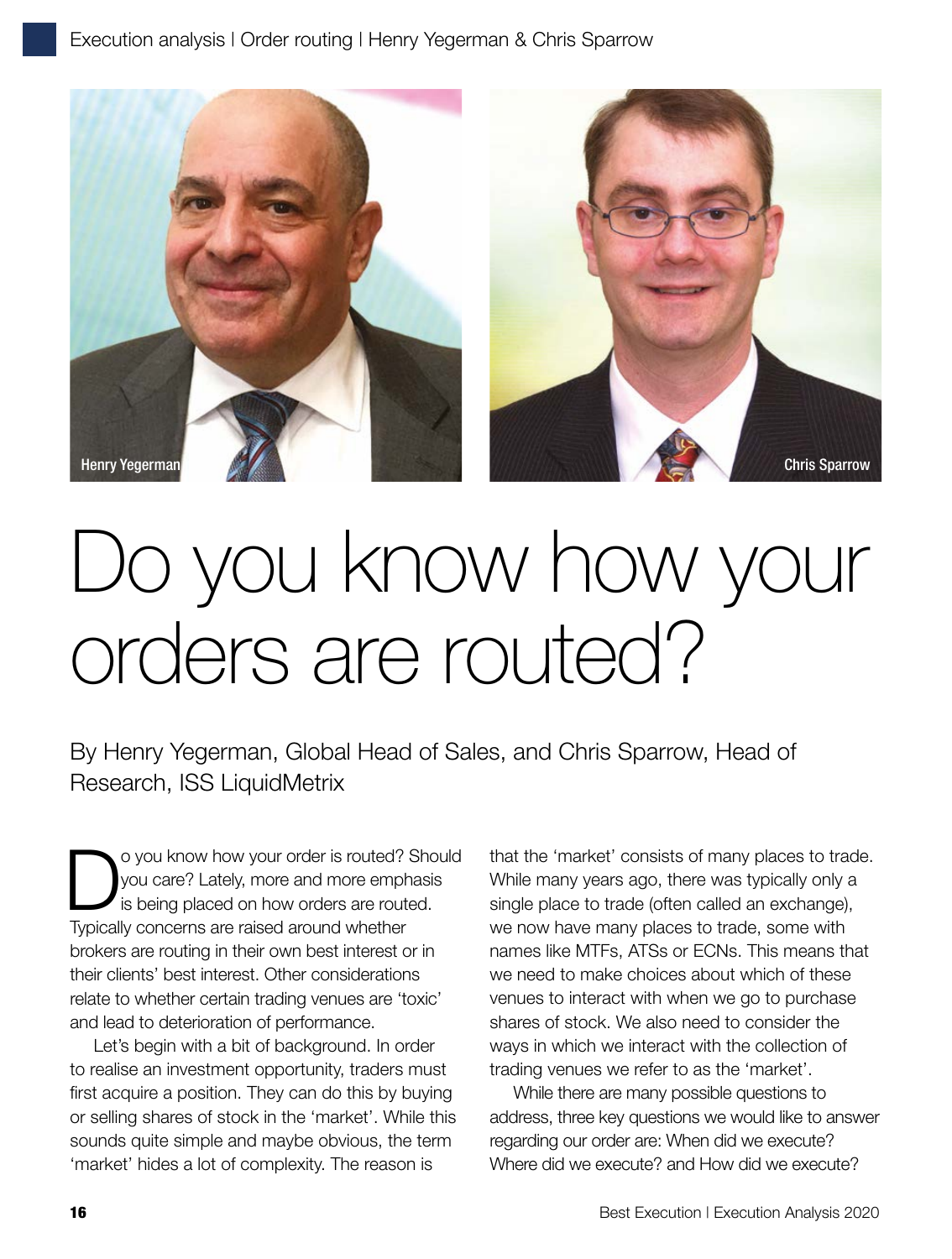"Ultimately what we want to be able to do is to see the big picture of how our order interacted with the market. It therefore seems natural to visualise this interaction in a picture. We can develop such a picture by plotting the way we interacted along three dimensions."

The portfolio manager generally knows why they want to execute, but the other three questions all relate to how the order was managed by a broker. The brokers use technologies such as algos that determine timing, and routers that determine where to direct the order and the way to execute.

One of the key things being managed in this approach is market impact. When we go to the market, we don't want to move the market too much as that can only hurt our performance. At the same time, the role of the market is to provide price discovery – the process of finding equilibrium prices that balance supply and demand. Therefore, we want to develop tools that can allow us to determine the answers to the questions of where, when and how we should trade so we can understand why we got the outcome we did.

Ultimately what we want to be able to do is to see the big picture of how our order interacted with the market. It therefore seems natural to visualise this interaction in a picture. We can develop such a picture by plotting the way we interacted along three dimensions.

The first dimension we care about is time – we want to answer the question 'when did we trade?' We want to be able to show how much volume we traded as a function of time. The second dimension we care about is the trading venue – we want to answer the question 'where did we trade?' The third dimension we care about is the way we interacted with the market – did we cross the spread and remove liquidity? did we post our order passively in the book providing liquidity? or did we execute in a dark pool? – we want to answer the question 'how did we trade?'

Unfortunately, pictures are two dimensional, so how can we show these three dimensions in a single picture? Well, fortunately, there are colour pictures! So maybe we can answer all three questions by developing a colour image. We can show a time dimension along the horizontal dimension of our picture, and a venue dimension along the vertical dimension of our picture and then the colour can indicate how we traded.

We use the property that any colour is a mixture of red, green and blue. So, if we use red to represent the 'active' volume from crossing the spread, blue to represent the 'passive' volume and green to represent dark volume, then we can combine three ways of interacting with a venue into a colour which is itself a mixture of active, passive and dark volume. The intensity of the colour is proportional to the amount of volume while the actual colour is determined by the distribution of active/passive/dark. When the pixel is red, it means the volume in that bucket was all active. If the pixel is blue, the volume was all passive, while if green, then the volume was all dark. Other colours are mixtures of these three 'primary' colours.

This has real-life applications in evaluating the order routing of different brokers and can be used as an input into making Algo wheel strategies. Analysing execution data in this way allows us to clearly see the differences in order routing between brokers both under similar and different trading conditions. How differently do different algos trade? How similar are different brokers' algos? How does my trading strategy influence my realised market impact?

Consider the differences between the routing in Figures 1 and 2. These 2 images both show a single order in AMD done withing 6 weeks of each other. The x-axis represents the time of day, and in this example shows 30-minute time buckets between the open and close of the market (9:30 – 16:00). Each row shows a different trading venue. The colour shows the way the order was traded by combing active, passive and dark fraction of volume as an RGB triplet, while the brightness represents the fraction of the overall order done at the given time on the given venue.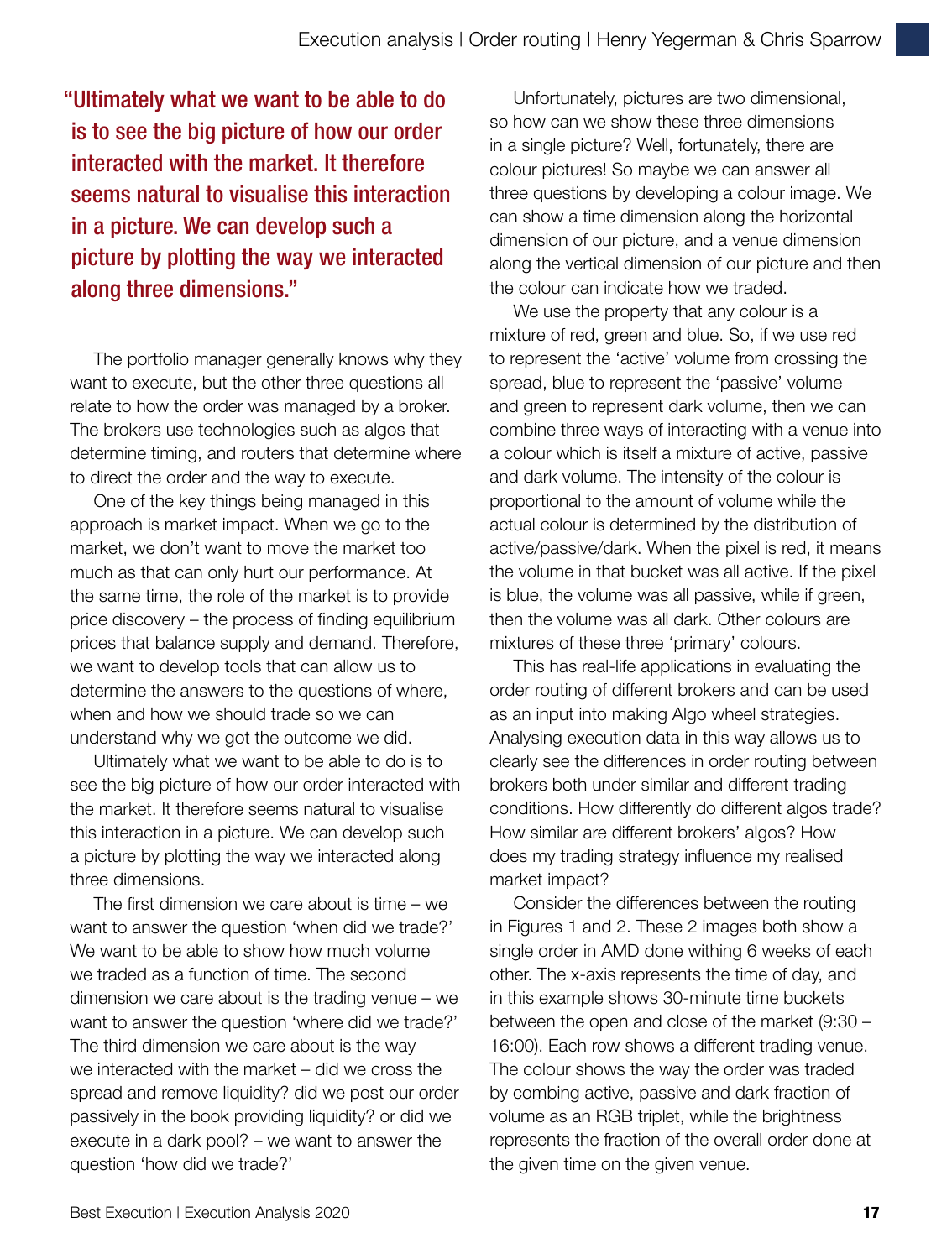

Fig 1: Broker A, symbol = AMD, date =  $2019-05-03$ 





We can see that Broker A mixes both aggressive and passive executions across multiple venues while Broker B largely executes on a single venue throughout most of the trading day.

This technique can easily be used across an

aggregate of thousands of orders to identify the broker's order routing tendencies.

In Figure 3 (low volatility), Broker B relies heavily on a single trading venue and is largely passive in execution style. However, in a high volatility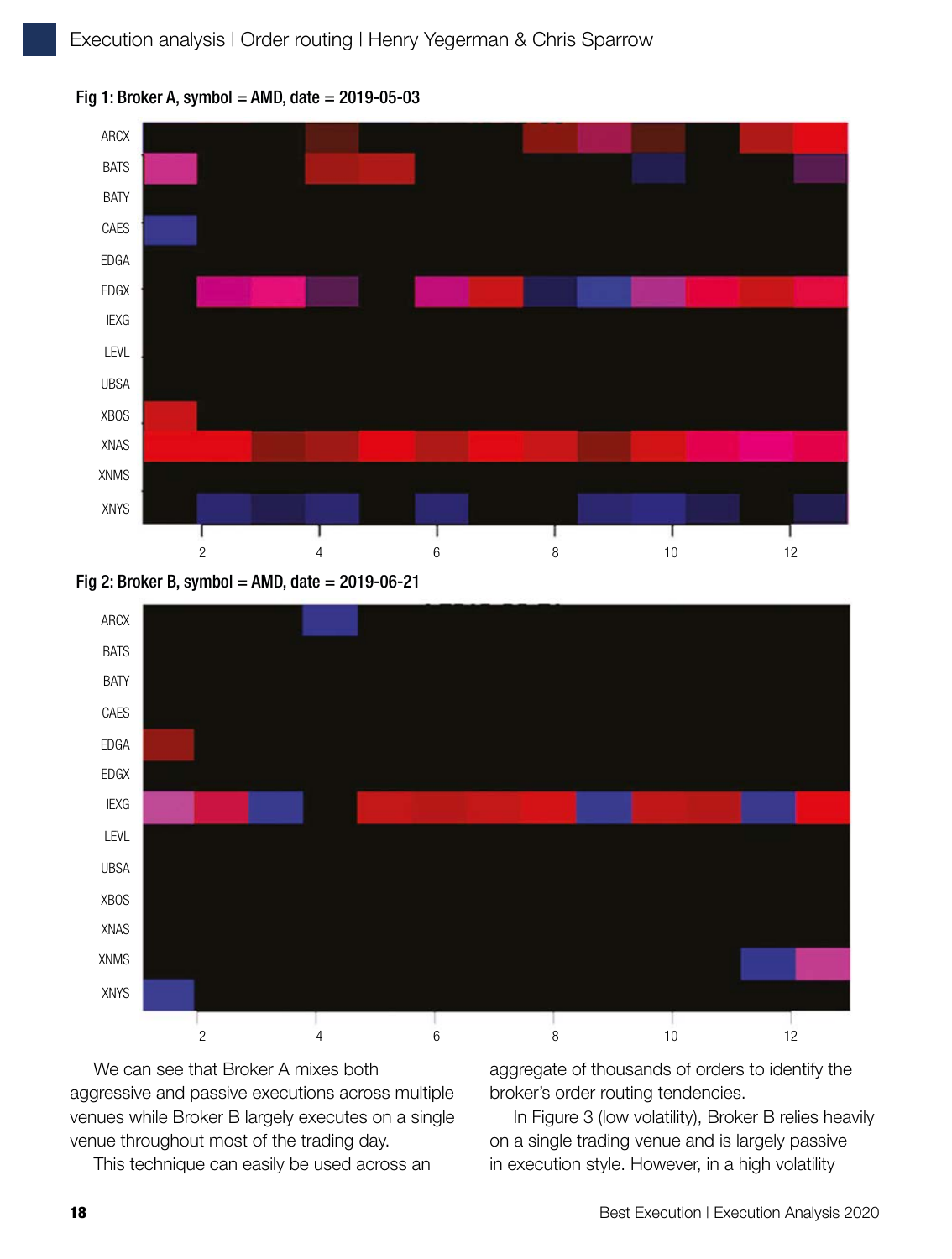

Fig 3: Broker B – low volatility





environment, order routing switches to using many venues and becomes somewhat more aggressive.

The use of color allows us to clearly see differences in venue selection, timing and the degree of active versus passive trading. More importantly, the colors, brightness and size of each box can be converted into numerical equivalents which allow us to quantify the differences for best execution and specific applications such as Algo Wheel selection. ■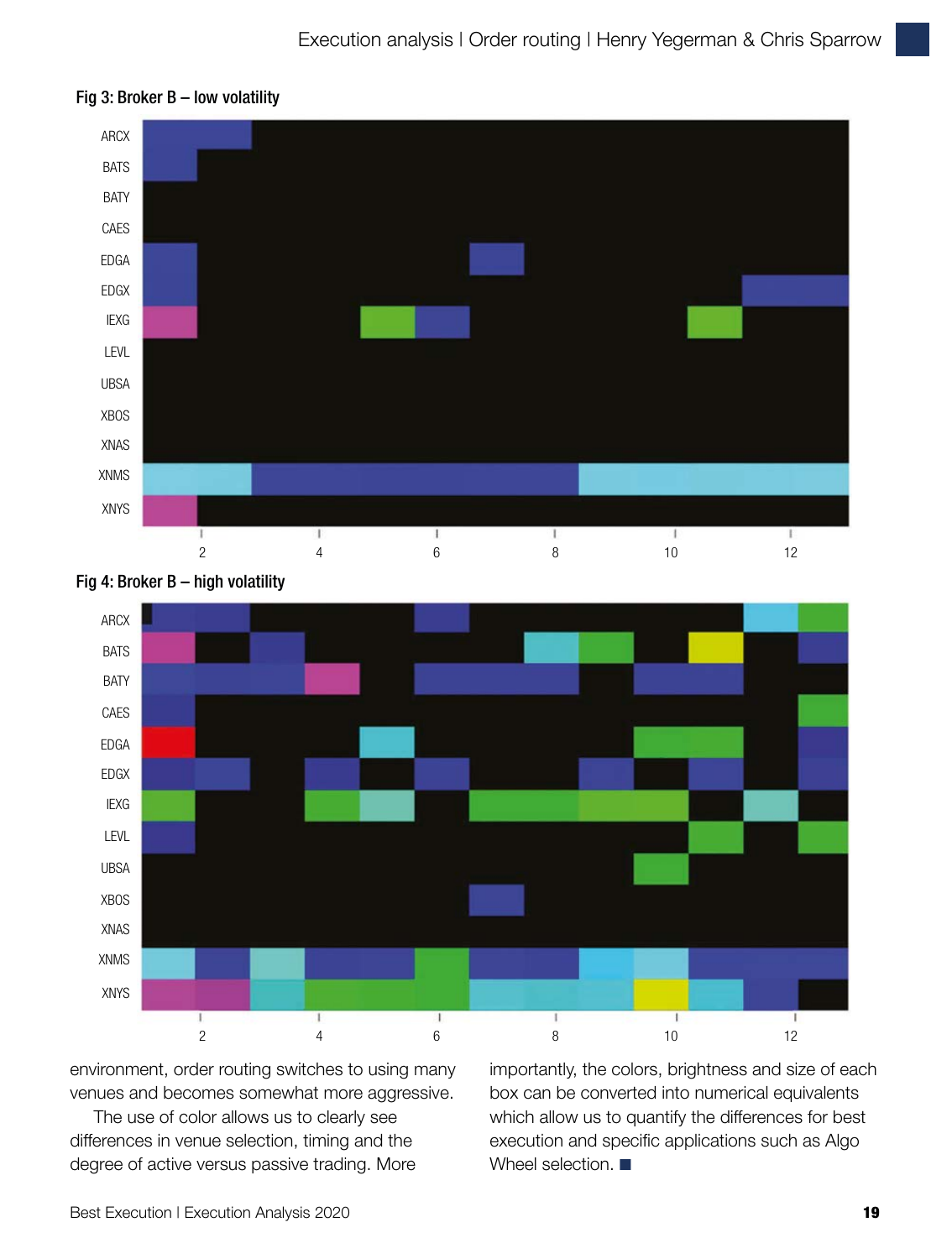### Fixed income – a best execution Legoland

The building blocks needed to achieve best execution depend not only upon qualitative and quantitative analysis of trading behaviour, but on the resources of sellside counterparties. Banca IMI's Umberto Menconi and Carlo Contino\* discuss the importance of partnership in assuring execution quality.

### What level of feedback should buyside firms expect from their counterparties on execution quality?

Technological innovation, digital transformation and new regulatory obligations following the global financial crisis are dramatically reshaping the financial markets landscape, affecting every asset-class. Relationship dynamics, the level of engagement and the sellside and buyside roles are shifting from the traditional bilateral workflow to a new paradigm. The buyside is not only taking more ownership of its own trades but also rethinking its role in market transformation. It has also increased its appetite for sellside collaboration and investment in trading and risk management tools.

Changing dynamics have forced the sellside to evolve and adopt flexible models to satisfy the buyside's liquidity demand requirements. They have to invest huge resources in technology innovation, in order to generate greater efficiencies as well as acquiring and sharing information and analytics in a more complex and fragmented market environment.

The biggest challenges remain efficient multimarket connectivity and real market data across the trade lifecycle: order creation, order placement, trade execution, TCA analysis, clearing, settlement and custody. The execution quality of a trading strategy, employed by buyside execution desks to capture alpha or to limit portfolio risk, strongly

depends today on communication networks, collaboration tools, and continuous feedback. This is not only the case with buyside execution desks, brokers and trading venues, but also among other financial ecosystem participants, such as custodian banks, clearing houses and central depositories. This is because best execution is more than just the transaction price. It also needs to embrace the entire trade workflow with a much broader horizon.

How does the execution protocol impact that? Leverage limits, stricter capital requirements and balance sheet restrictions on proprietary trading are causing many sellsides to rebalance towards agency broker models. They are helping clients to execute trades on trading venues rather than directly assuming portfolio risk. This market evolution had been pursued by Banca IMI from the beginning, with the launch of the Market Hub platform back in 2008. The transformation from a bilateral, voice-execution model towards a new communication and trading model, based on a network of trading platforms, electronic chats, systems connectivity, and sophisticated EMS/OMS tools necessitated a change in trading culture. This did not only include human resource hiring, but the adoption of different communication channels, language formats, trading protocols and a higher level of collaboration.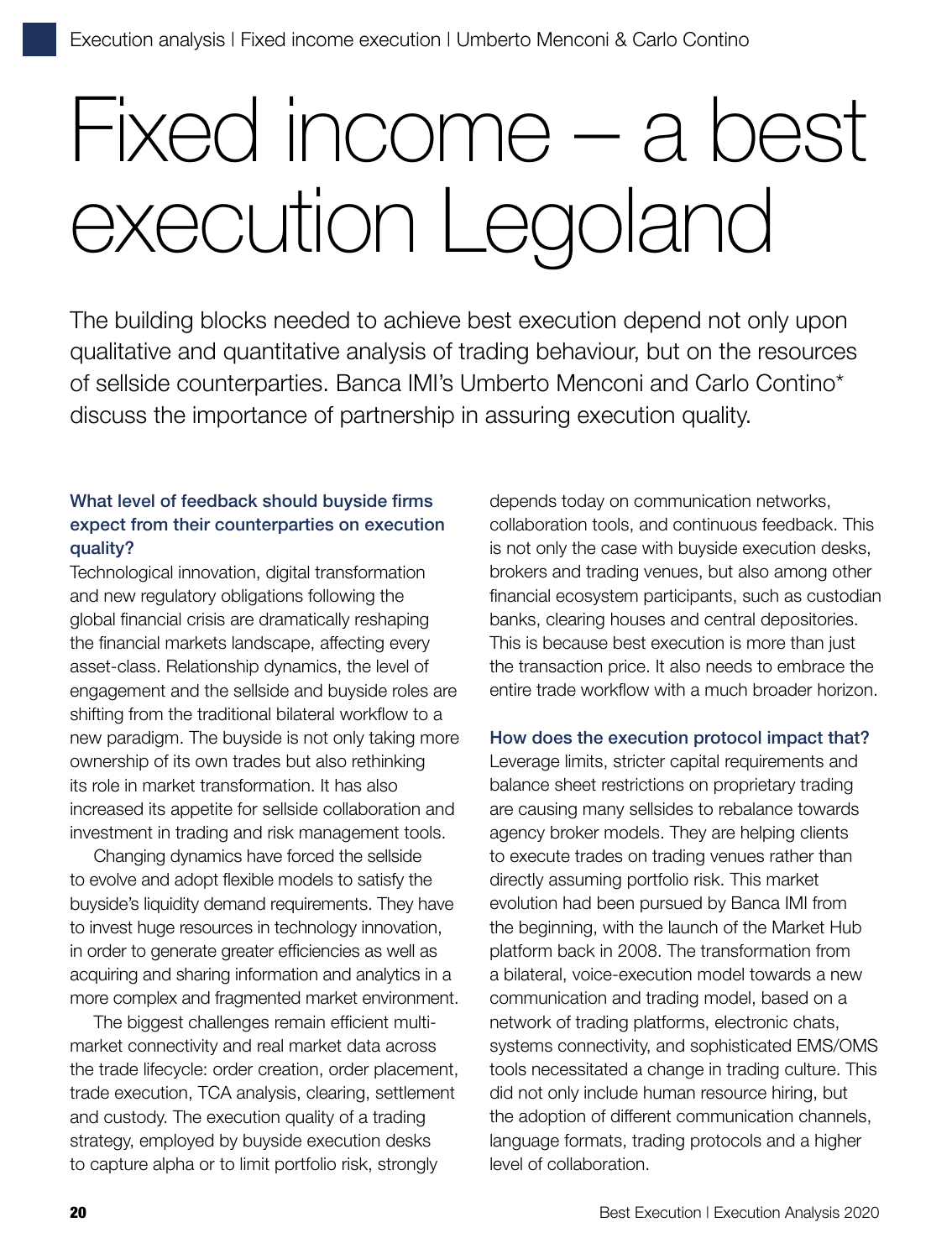

To better execute orders, there is an increasing array of venues to use. This ranges from the conventional (MTFs, RMs, OTFs and ISs) to the unconventional (dark pools) sources of liquidity, as well as different trading protocols (All-to-All, click-totrade, CLOB, Auctions, Direct connectivity, RFMs, Portfolio Trade, anonymous RFQs-to-all). However, despite the growth, the traditional electronic RFQ (request for quote) model is still central.

We are still a long way from real market structure changes, and the new market ecosystem integration remains a 'work-in-progress'. However,

there are several drivers for a stronger fixed income trading ecosystem including standardised and integrated market connectivity solutions and communication protocols to reduce complexity. There are also shared technological infrastructures among all participants as well as different trading relationship levels, with respect to the recasting of players' roles, and putting the different protocols in place. Moreover, there has been broader implementation of machine learning and artificial intelligence solutions for the data 'tsunami' created after the introduction of MiFID II. Last but not least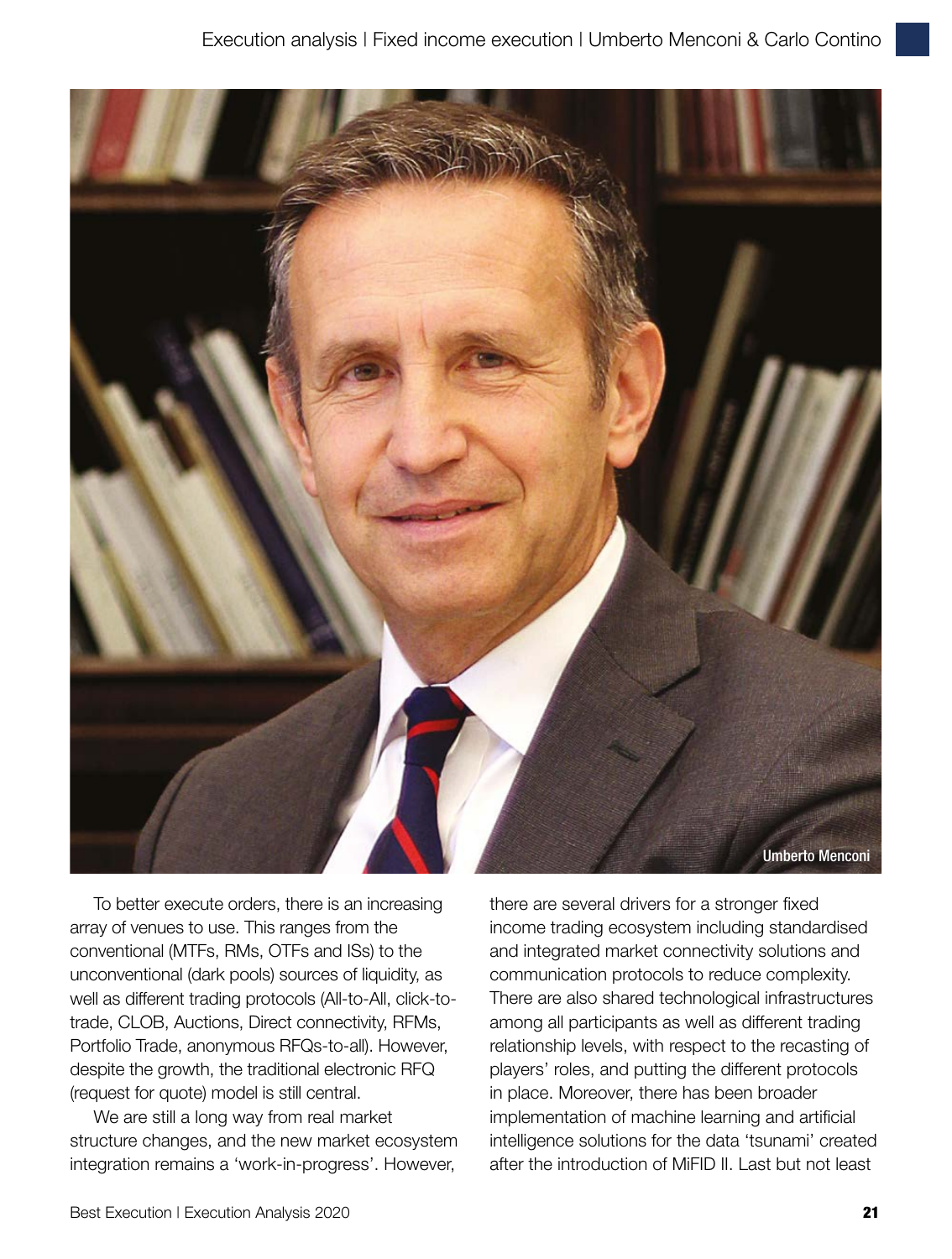

is the increasing demand for readable smart data and value analytics.

### When supporting high- and low-touch executions, what should dealers be cognizant of in supporting their client's performance?

In fixed income it is possible for the buyside to fully automate some of their execution, thanks to more data availability, axes and price streaming activity. Buyside execution desks see this as an opportunity as well as a game changer. A high-touch and lowtouch execution strategy is increasing automation

in execution of small size tickets, while leaving more time for traders to concentrate on larger tickets on a bilateral bespoke basis as well as the design of new investment ideas.

To perform high-touch and low-touch execution, the buyside needs to modify its best execution rules accordingly, based on both a quantitative and qualitative approach. It has to reflect their perception of what is low-touch or high-touch as well as ensure trading decisions are addressed to the right counterparties. It also has to make the best use of low-touch efficiency in small size